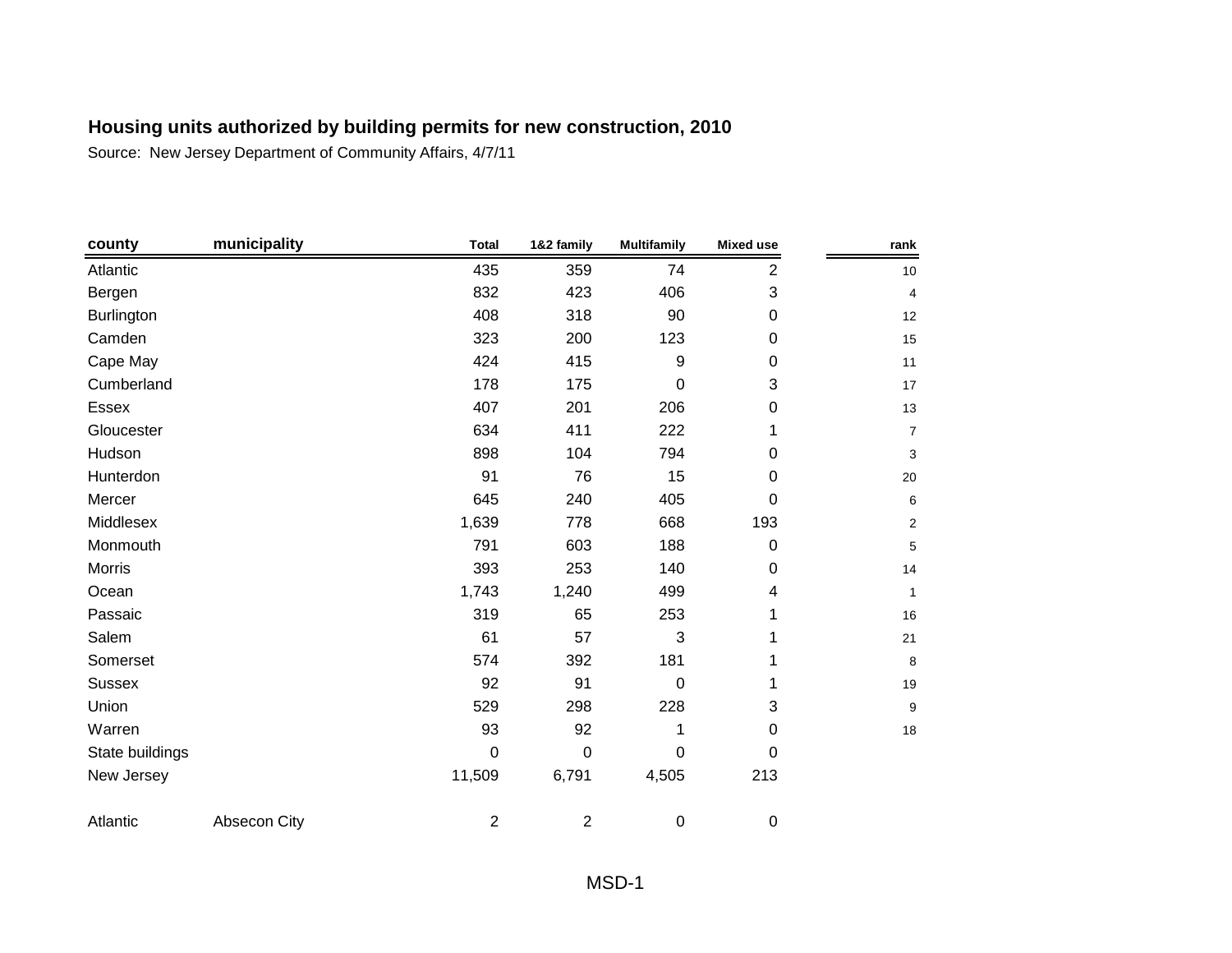| county   | municipality                | <b>Total</b> | 1&2 family     | <b>Multifamily</b> | <b>Mixed use</b> | rank |
|----------|-----------------------------|--------------|----------------|--------------------|------------------|------|
| Atlantic | <b>Atlantic City</b>        | 33           | 32             | 0                  |                  |      |
| Atlantic | <b>Brigantine City</b>      | 18           | 18             | 0                  | 0                |      |
| Atlantic | Buena Borough               | 9            | 8              | 0                  |                  |      |
| Atlantic | <b>Buena Vista Township</b> | 5            | 5              | 0                  | $\Omega$         |      |
| Atlantic | Corbin City                 | 4            | 4              | 0                  | 0                |      |
| Atlantic | Egg Harbor City             | 2            | $\overline{2}$ | 0                  | 0                |      |
| Atlantic | Egg Harbor Township         | 117          | 117            | 0                  | 0                |      |
| Atlantic | <b>Estell Manor City</b>    | 1            |                | 0                  | $\Omega$         |      |
| Atlantic | Folsom Borough              | 1            |                | 0                  | 0                |      |
| Atlantic | <b>Galloway Township</b>    | 15           | 15             | 0                  | 0                |      |
| Atlantic | Hamilton Township           | 75           | 75             | 0                  | 0                |      |
| Atlantic | Hammonton Township          | 3            | 3              | 0                  | 0                |      |
| Atlantic | Linwood City                | 1            |                | 0                  | 0                |      |
| Atlantic | Longport City               | 9            | 9              | 0                  | 0                |      |
| Atlantic | Margate City                | 39           | 39             | 0                  | 0                |      |
| Atlantic | <b>Mullica City</b>         | 8            | 8              | 0                  | $\Omega$         |      |
| Atlantic | Northfield City             | 3            | 3              | 0                  | 0                |      |
| Atlantic | Pleasantville City          | 87           | 13             | 74                 | 0                |      |
| Atlantic | Port Republic City          | 0            | 0              | 0                  | 0                |      |
| Atlantic | Somers Point City           | 3            | 3              | 0                  | 0                |      |
| Atlantic | <b>Ventnor City</b>         | 0            | 0              | 0                  | 0                |      |
| Atlantic | <b>Weymouth Township</b>    | 0            | 0              | 0                  | $\Omega$         |      |
| Bergen   | Allendale Borough           | 14           | 14             | 0                  | 0                |      |
| Bergen   | Alpine Borough              | 3            | 3              | 0                  | 0                |      |
| Bergen   | Bergenfield Borough         | 1            |                | 0                  | 0                |      |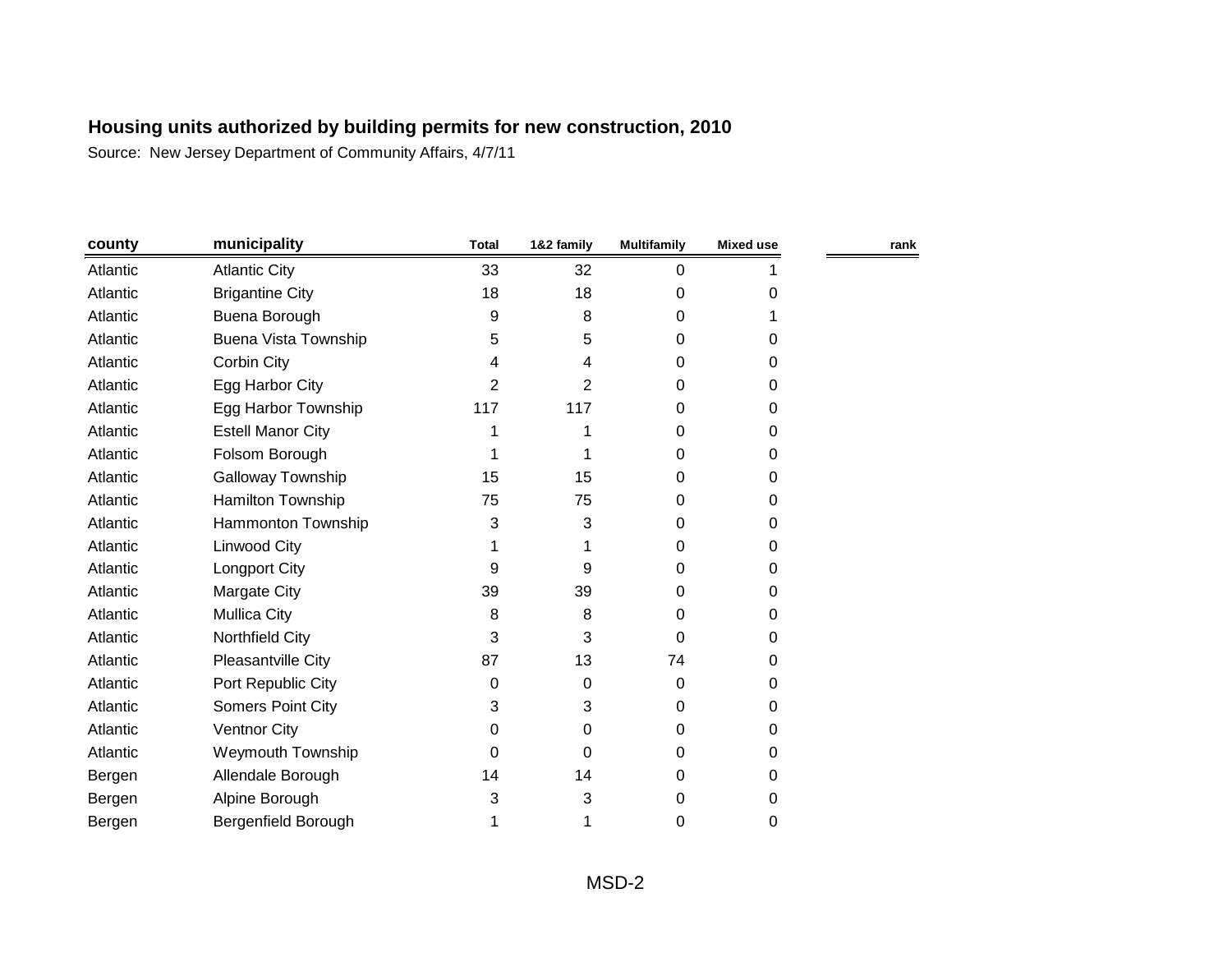| county | municipality                    | <b>Total</b> | 1&2 family | <b>Multifamily</b> | Mixed use | rank |
|--------|---------------------------------|--------------|------------|--------------------|-----------|------|
| Bergen | Bogota Borough                  | 0            | 0          | 0                  | 0         |      |
| Bergen | Carlstadt Borough               | $\Omega$     | 0          | 0                  | 0         |      |
| Bergen | Cliffside Park Borough          | 17           | 14         | 3                  | 0         |      |
| Bergen | Closter Borough                 | 24           | 6          | 18                 | 0         |      |
| Bergen | Cresskill Borough               | 6            | 6          | 0                  | 0         |      |
| Bergen | Demarest Borough                | 9            | 9          | 0                  | 0         |      |
| Bergen | Dumont Borough                  |              |            | 0                  | 0         |      |
| Bergen | Elmwood Park Borough            | 8            | 8          | 0                  | 0         |      |
| Bergen | East Rutherford Borough         | 2            | 2          | 0                  | 0         |      |
| Bergen | Edgewater Borough               | 10           | 10         | 0                  | 0         |      |
| Bergen | Emerson Borough                 | 22           | 4          | 18                 | 0         |      |
| Bergen | <b>Englewood City</b>           | 6            | 5          | 0                  |           |      |
| Bergen | <b>Englewood Cliffs Borough</b> | 11           | 11         | 0                  | 0         |      |
| Bergen | Fair Lawn Borough               | 20           | 3          | 17                 | 0         |      |
| Bergen | Fairview Borough                | 8            | 8          | 0                  | 0         |      |
| Bergen | Fort Lee Borough                | 48           | 48         | 0                  | 0         |      |
| Bergen | Franklin Lakes Borough          | 12           | 12         | 0                  | 0         |      |
| Bergen | <b>Garfield City</b>            | 38           | 6          | 32                 | 0         |      |
| Bergen | Glen Rock Borough               | 2            |            | 0                  |           |      |
| Bergen | Hackensack City                 | 4            |            | 3                  | 0         |      |
| Bergen | Harrington Park Borough         | 3            | 3          | 0                  | 0         |      |
| Bergen | Hasbrouck Heights Borough       | 6            | 6          | 0                  | 0         |      |
| Bergen | Haworth Borough                 |              |            | 0                  | 0         |      |
| Bergen | Hillsdale Borough               | 17           |            | 16                 | 0         |      |
| Bergen | Ho-Ho-Kus Borough               | 5            | 5          | 0                  | 0         |      |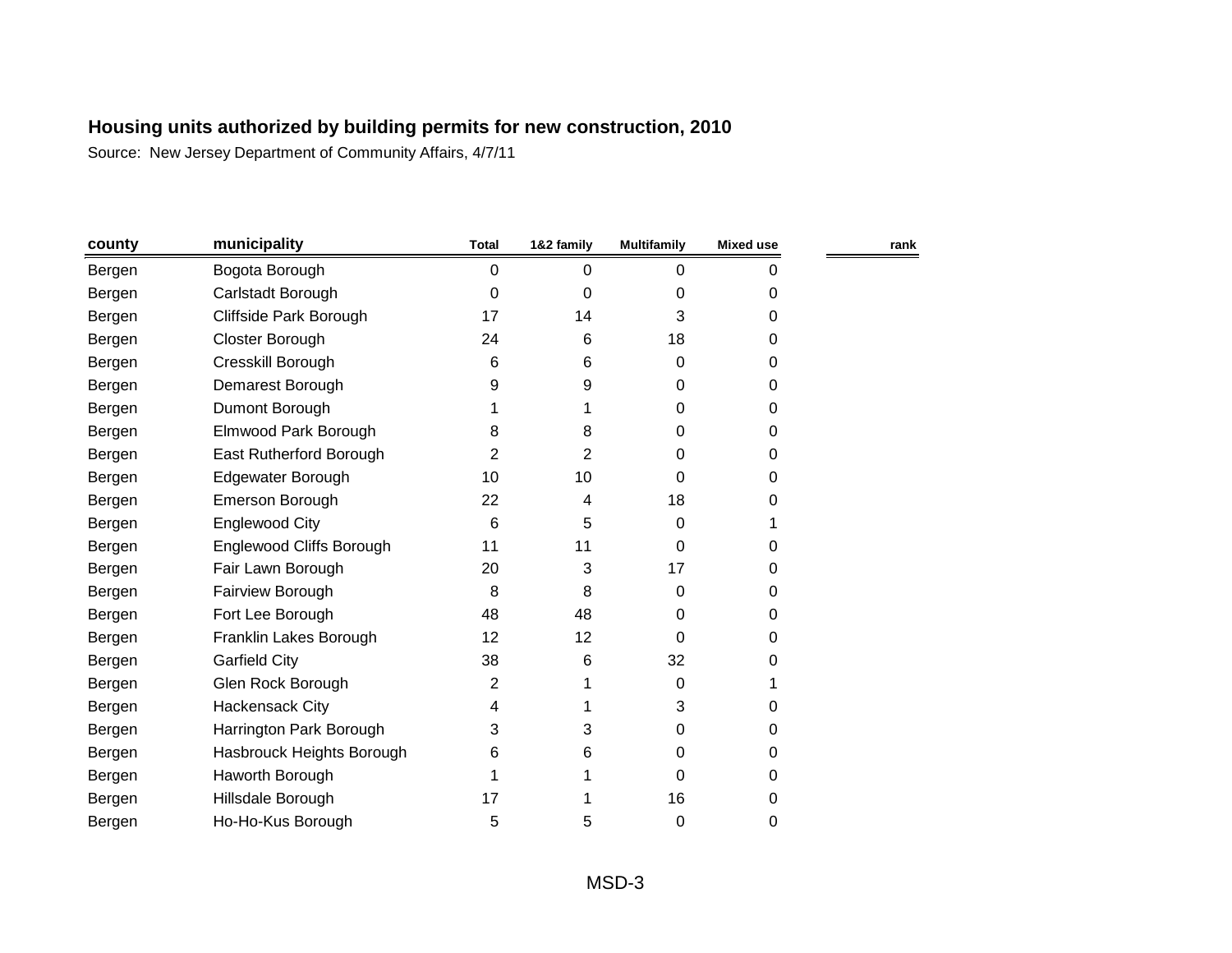| county | municipality               | <b>Total</b> | 1&2 family     | <b>Multifamily</b> | Mixed use | rank |
|--------|----------------------------|--------------|----------------|--------------------|-----------|------|
| Bergen | Leonia Borough             | 0            | 0              | 0                  | 0         |      |
| Bergen | Little Ferry Borough       | 3            | 3              | 0                  | 0         |      |
| Bergen | Lodi Borough               | 4            | 4              | $\Omega$           | 0         |      |
| Bergen | Lyndhurst Township         | 0            | 0              | $\Omega$           | 0         |      |
| Bergen | Mahwah Township            | 10           | 10             | $\Omega$           | 0         |      |
| Bergen | Maywood Borough            | 4            | 4              | 0                  | 0         |      |
| Bergen | Midland Park Borough       |              |                | 0                  | 0         |      |
| Bergen | Montvale Borough           | 39           | 12             | 27                 | 0         |      |
| Bergen | Moonachie Borough          | 0            | 0              | 0                  | 0         |      |
| Bergen | New Milford Borough        | 6            | 6              | 0                  | 0         |      |
| Bergen | North Arlington Borough    | 0            | 0              | 0                  | 0         |      |
| Bergen | Northvale Borough          | 3            | 3              | $\Omega$           | 0         |      |
| Bergen | Norwood Borough            | 2            | $\overline{2}$ | $\Omega$           | 0         |      |
| Bergen | Oakland Borough            | 2            | $\overline{2}$ | 0                  | 0         |      |
| Bergen | Old Tappan Borough         | 11           | 11             | 0                  | 0         |      |
| Bergen | Oradell Borough            | 2            | 2              | 0                  | 0         |      |
| Bergen | Palisades Park Borough     | 47           | 47             | 0                  | 0         |      |
| Bergen | Paramus Borough            | 15           | 15             | 0                  | 0         |      |
| Bergen | Park Ridge Borough         | 4            | 4              | 0                  | 0         |      |
| Bergen | Ramsey Borough             | 4            | 3              | $\Omega$           |           |      |
| Bergen | Ridgefield Borough         | 5            | 5              | 0                  | 0         |      |
| Bergen | Ridgefield Park Village    | 0            | 0              | 0                  | 0         |      |
| Bergen | Ridgewood Village          | 14           | 14             | 0                  | 0         |      |
| Bergen | River Edge Borough         |              |                | 0                  | 0         |      |
| Bergen | <b>River Vale Township</b> | 9            | 3              | 6                  | 0         |      |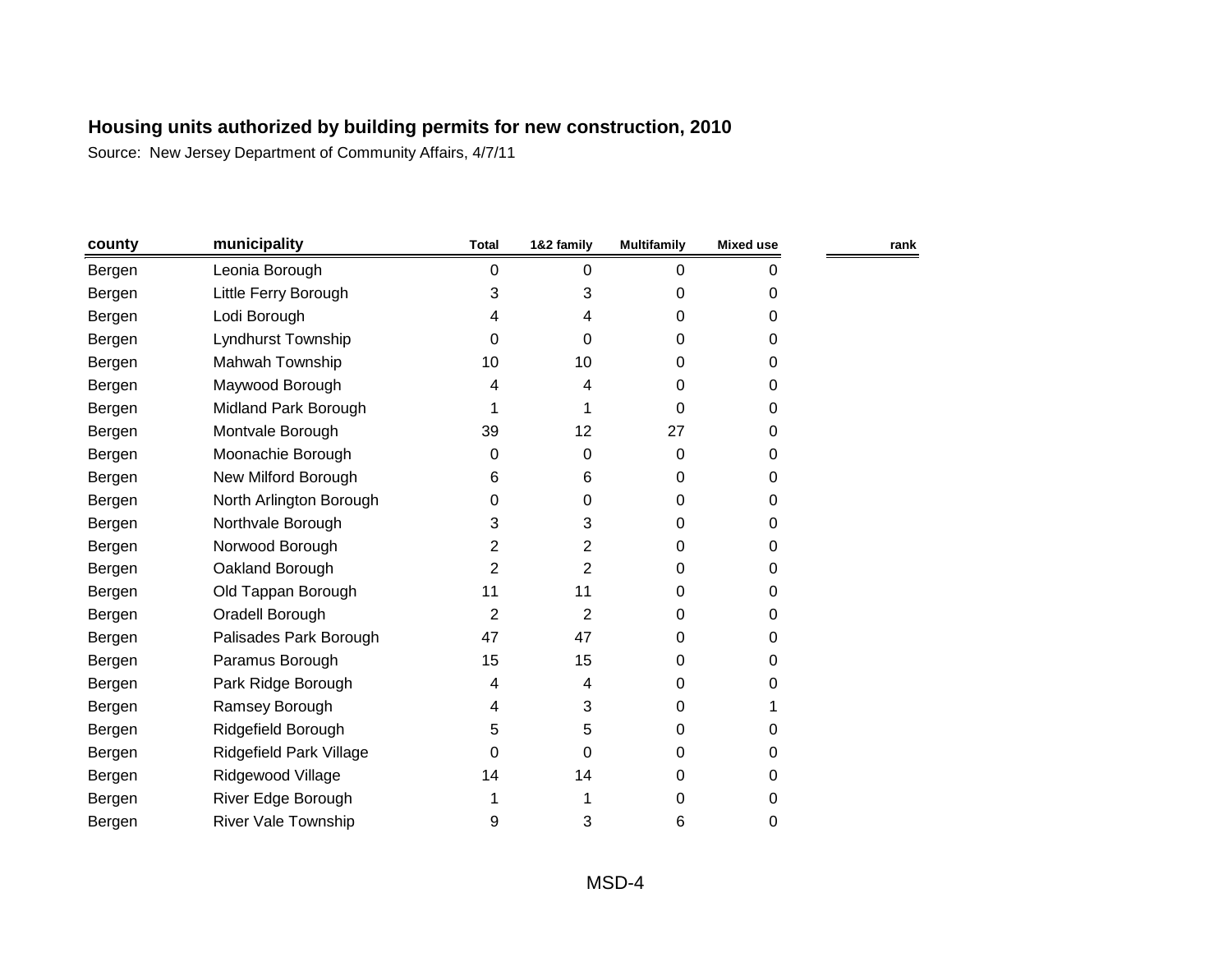| county            | municipality                  | <b>Total</b>   | 1&2 family     | <b>Multifamily</b> | <b>Mixed use</b> | rank |
|-------------------|-------------------------------|----------------|----------------|--------------------|------------------|------|
| Bergen            | Rochelle Park Township        | $\overline{2}$ | $\overline{2}$ | 0                  | 0                |      |
| Bergen            | Rockleigh Borough             | 0              | 0              | 0                  | 0                |      |
| Bergen            | <b>Rutherford Borough</b>     | 2              | $\overline{2}$ | $\Omega$           | 0                |      |
| Bergen            | Saddle Brook Township         | 8              | 8              | $\Omega$           | 0                |      |
| Bergen            | Saddle River Borough          | 2              | 2              | 0                  | 0                |      |
| Bergen            | South Hackensack Twp          |                |                | 0                  | 0                |      |
| Bergen            | <b>Teaneck Township</b>       | 4              | 4              | 0                  | 0                |      |
| Bergen            | <b>Tenafly Borough</b>        | 23             | 23             | $\Omega$           | 0                |      |
| Bergen            | Teterboro Borough             | 0              | 0              | 0                  | 0                |      |
| Bergen            | Upper Saddle River Borough    | 7              | 7              | 0                  | 0                |      |
| Bergen            | Waldwick Borough              | 2              | $\overline{2}$ | 0                  | 0                |      |
| Bergen            | Wallington Borough            | 5              | 5              | 0                  | 0                |      |
| Bergen            | <b>Washington Township</b>    | 5              | 5              | 0                  | 0                |      |
| Bergen            | Westwood Borough              | 2              | 2              | 0                  | 0                |      |
| Bergen            | <b>Woodcliff Lake Borough</b> | 5              | 5              | 0                  | 0                |      |
| Bergen            | Wood-Ridge Borough            | 268            | 2              | 266                | 0                |      |
| Bergen            | <b>Wyckoff Township</b>       | 12             | 12             | 0                  | 0                |      |
| <b>Burlington</b> | <b>Bass River Township</b>    | 2              | 2              | 0                  | 0                |      |
| <b>Burlington</b> | <b>Beverly City</b>           | 0              | 0              | 0                  | 0                |      |
| <b>Burlington</b> | <b>Bordentown City</b>        | 1              |                | $\Omega$           | 0                |      |
| Burlington        | <b>Bordentown Township</b>    | 14             | 14             | 0                  | 0                |      |
| Burlington        | <b>Burlington City</b>        | 2              | 2              | $\Omega$           | 0                |      |
| <b>Burlington</b> | <b>Burlington Township</b>    | 6              | 6              | 0                  | 0                |      |
| Burlington        | <b>Chesterfield Township</b>  | 48             | 48             | 0                  | 0                |      |
| <b>Burlington</b> | Cinnaminson Township          | 115            | 25             | 90                 | 0                |      |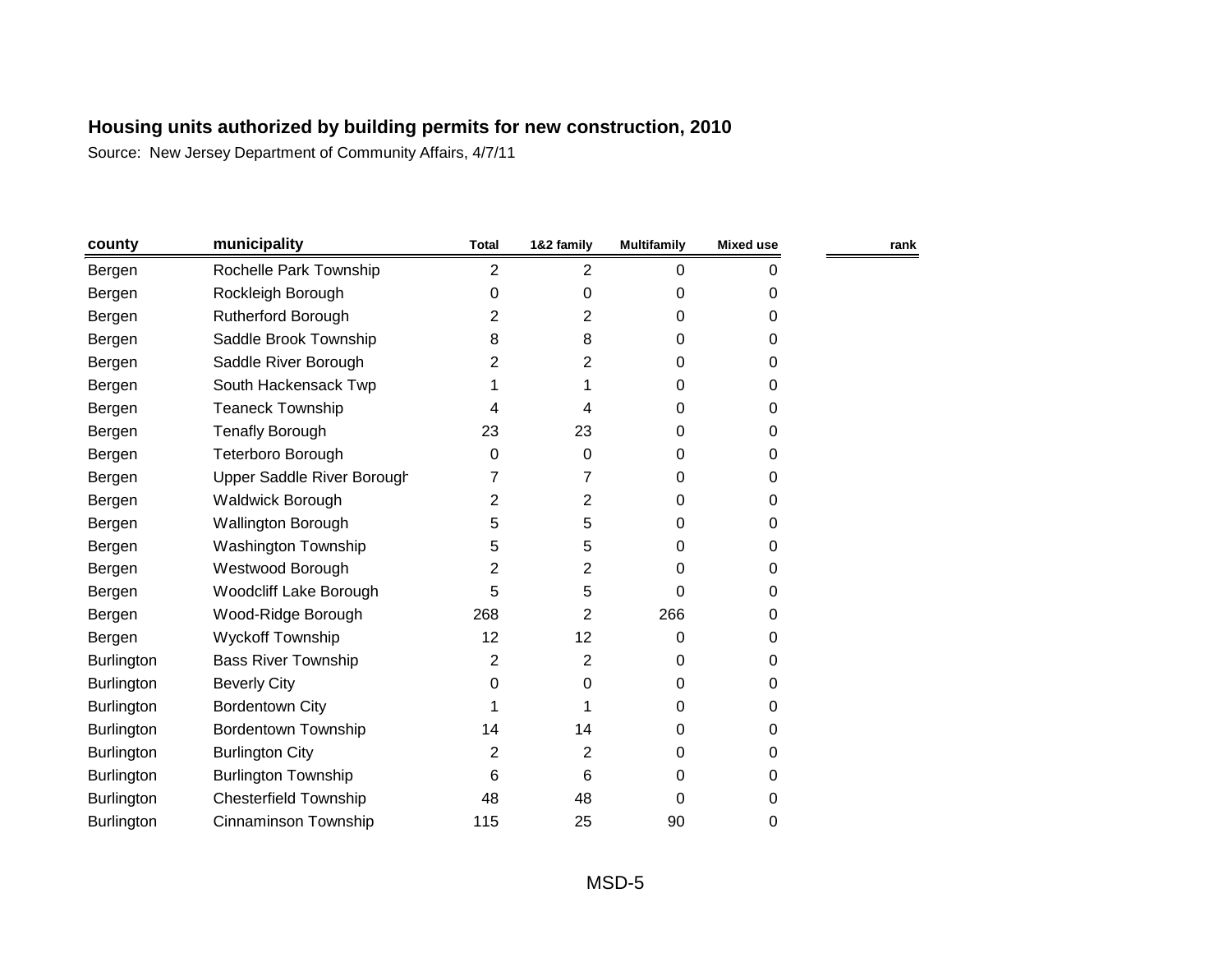| county            | municipality                   | <b>Total</b> | 1&2 family | <b>Multifamily</b> | Mixed use | rank |
|-------------------|--------------------------------|--------------|------------|--------------------|-----------|------|
| <b>Burlington</b> | Delanco Township               | 4            | 4          | 0                  | 0         |      |
| <b>Burlington</b> | Delran Township                | 0            | 0          | 0                  | 0         |      |
| Burlington        | Eastampton Township            | 24           | 24         | 0                  | 0         |      |
| <b>Burlington</b> | <b>Edgewater Park Township</b> | 0            | 0          | 0                  | 0         |      |
| Burlington        | Evesham Township               | 5            | 5          | 0                  | 0         |      |
| Burlington        | Fieldsboro Borough             | 0            | 0          | 0                  | 0         |      |
| <b>Burlington</b> | Florence Township              | 61           | 61         | 0                  | 0         |      |
| Burlington        | Hainesport Township            | 8            | 8          | 0                  | 0         |      |
| <b>Burlington</b> | Lumberton Township             | 0            | 0          | 0                  | 0         |      |
| <b>Burlington</b> | <b>Mansfield Township</b>      | 4            | 4          | 0                  | 0         |      |
| Burlington        | Maple Shade Borough            | 4            | 4          | 0                  | 0         |      |
| Burlington        | Medford Township               | 37           | 37         | 0                  | 0         |      |
| <b>Burlington</b> | Medford Lakes Borough          | 0            | 0          | 0                  | 0         |      |
| Burlington        | Moorestown Township            | 12           | 12         | 0                  | 0         |      |
| Burlington        | Mount Holly Township           | 0            | 0          | 0                  | 0         |      |
| Burlington        | Mount Laurel Township          | 17           | 17         | 0                  | 0         |      |
| Burlington        | New Hanover Township           | 4            | 4          | 0                  | 0         |      |
| <b>Burlington</b> | North Hanover Township         |              |            | 0                  | 0         |      |
| Burlington        | Palmyra Borough                | 0            | 0          | 0                  | 0         |      |
| Burlington        | Pemberton Borough              | 0            | 0          | 0                  | 0         |      |
| <b>Burlington</b> | Pemberton Township             | 21           | 21         | 0                  | 0         |      |
| Burlington        | <b>Riverside Township</b>      | 0            | 0          | 0                  | 0         |      |
| <b>Burlington</b> | <b>Riverton Borough</b>        | 0            | 0          | 0                  | 0         |      |
| Burlington        | Shamong Township               | 4            | 4          | 0                  | 0         |      |
| Burlington        | Southampton Township           | 3            | 3          | 0                  | 0         |      |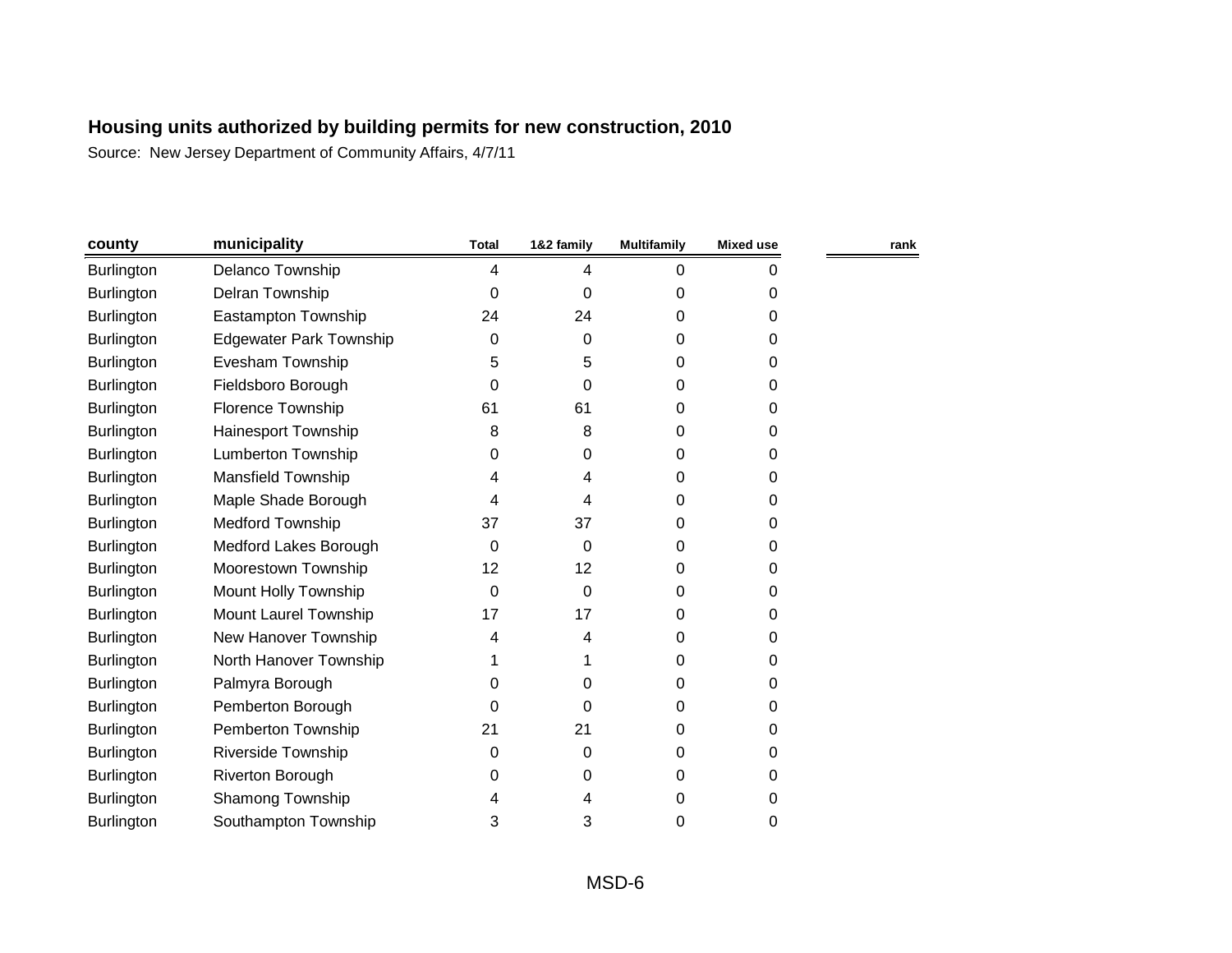| county            | municipality               | <b>Total</b> | 1&2 family     | <b>Multifamily</b> | <b>Mixed use</b> | rank |
|-------------------|----------------------------|--------------|----------------|--------------------|------------------|------|
| <b>Burlington</b> | Springfield Township       | 1            |                | 0                  | 0                |      |
| <b>Burlington</b> | <b>Tabernacle Township</b> | 2            | 2              | 0                  | 0                |      |
| <b>Burlington</b> | <b>Washington Township</b> | 3            | 3              | 0                  | 0                |      |
| Burlington        | <b>Westampton Township</b> | 0            | 0              | 0                  | $\Omega$         |      |
| <b>Burlington</b> | Willingboro Township       | 2            | $\overline{2}$ | 0                  | 0                |      |
| <b>Burlington</b> | <b>Woodland Township</b>   | 3            | 3              | 0                  | 0                |      |
| Burlington        | Wrightstown Borough        | 0            | 0              | 0                  | 0                |      |
| Camden            | Audubon Borough            | 0            | 0              | 0                  | 0                |      |
| Camden            | Audubon Park Borough       | 0            | 0              | 0                  | 0                |      |
| Camden            | <b>Barrington Borough</b>  | 3            | 3              | 0                  | 0                |      |
| Camden            | Bellmawr Borough           | 6            | 6              | 0                  | $\Omega$         |      |
| Camden            | Berlin Borough             | 9            | 9              | 0                  | 0                |      |
| Camden            | <b>Berlin Township</b>     | 16           | 16             | 0                  | 0                |      |
| Camden            | Brooklawn Borough          | 0            | $\Omega$       | 0                  | 0                |      |
| Camden            | Camden City                | 132          | 80             | 52                 | 0                |      |
| Camden            | Cherry Hill Township       | 38           | 7              | 31                 | 0                |      |
| Camden            | <b>Chesilhurst Borough</b> | 3            | 3              | 0                  | 0                |      |
| Camden            | Clementon Borough          | 2            | 2              | 0                  | $\Omega$         |      |
| Camden            | Collingswood Borough       | 0            | 0              | 0                  | 0                |      |
| Camden            | Gibbsboro Borough          | 0            | $\Omega$       | 0                  | 0                |      |
| Camden            | <b>Gloucester City</b>     | 0            | 0              | 0                  | 0                |      |
| Camden            | <b>Gloucester Township</b> | 0            | 0              | 0                  | 0                |      |
| Camden            | Haddon Township            | 2            | 2              | 0                  | 0                |      |
| Camden            | Haddonfield Borough        | 4            | 4              | 0                  | 0                |      |
| Camden            | Haddon Heights Borough     | 2            | 2              | 0                  | 0                |      |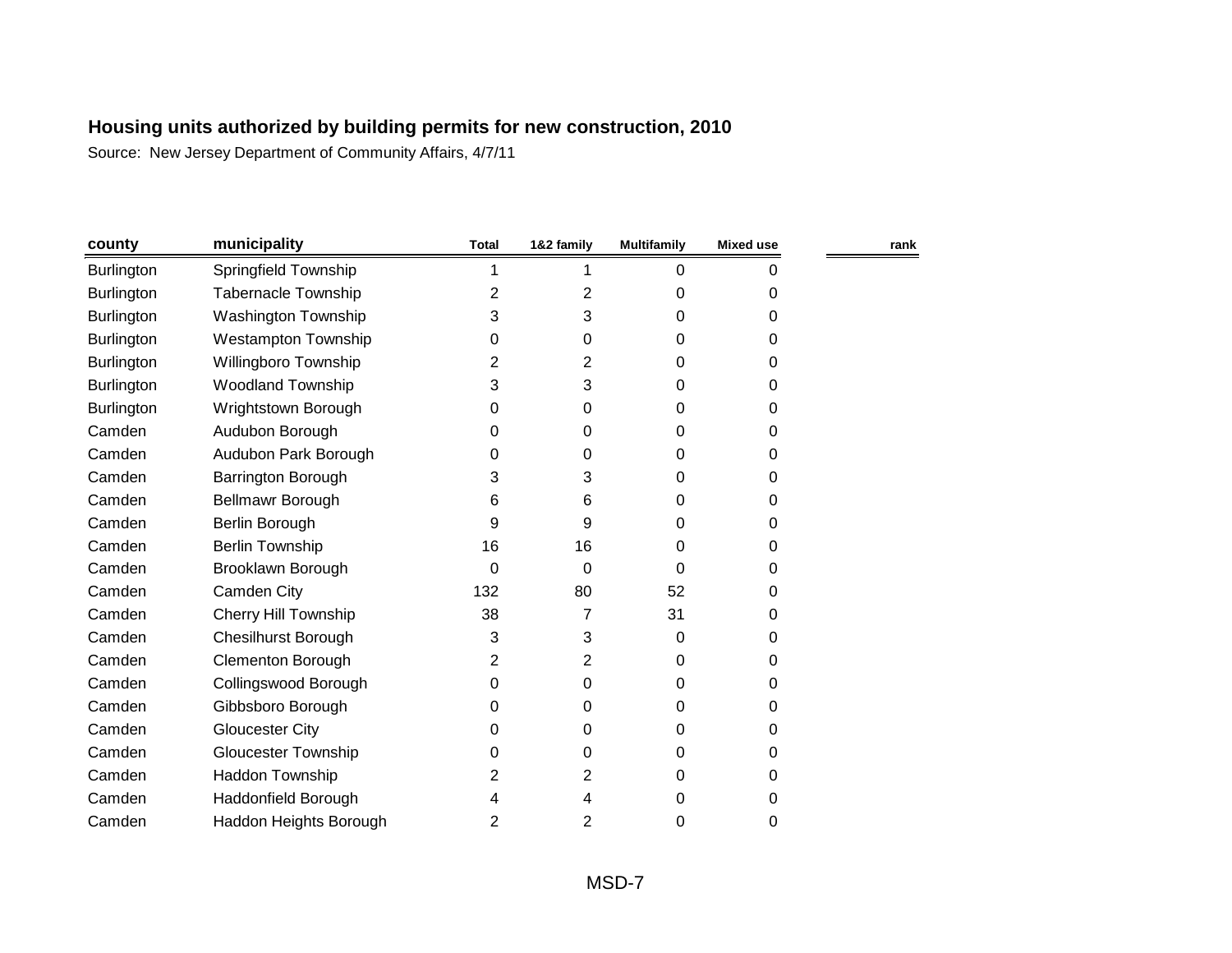| county   | municipality              | <b>Total</b> | 1&2 family     | <b>Multifamily</b> | <b>Mixed use</b> | rank |
|----------|---------------------------|--------------|----------------|--------------------|------------------|------|
| Camden   | Hi-nella Borough          | 0            | 0              | $\mathbf 0$        | 0                |      |
| Camden   | Laurel Springs Borough    | 0            | 0              | 0                  | 0                |      |
| Camden   | Lawnside Borough          | 3            | 3              | $\Omega$           | 0                |      |
| Camden   | Lindenwold Borough        | 2            | $\overline{2}$ | 0                  | 0                |      |
| Camden   | Magnolia Borough          | 2            | 2              | $\Omega$           | 0                |      |
| Camden   | Merchantville Borough     | 0            | 0              | 0                  | 0                |      |
| Camden   | Mount Ephraim Borough     | 7            | 7              | 0                  | 0                |      |
| Camden   | Oaklyn Borough            | 0            | 0              | 0                  | 0                |      |
| Camden   | Pennsauken Township       | 10           | 10             | $\Omega$           | 0                |      |
| Camden   | Pine Hill Borough         | 0            | 0              | 0                  | 0                |      |
| Camden   | Pine Valley Borough       | 0            | 0              | $\Omega$           | 0                |      |
| Camden   | Runnemede Borough         | 0            | 0              | 0                  | 0                |      |
| Camden   | Somerdale Borough         | 44           | 4              | 40                 | 0                |      |
| Camden   | <b>Stratford Borough</b>  | 2            | $\overline{2}$ | 0                  | 0                |      |
| Camden   | <b>Tavistock Borough</b>  | 0            | 0              | $\Omega$           | 0                |      |
| Camden   | Voorhees Township         | 3            | 3              | 0                  | 0                |      |
| Camden   | <b>Waterford Township</b> | 8            | 8              | 0                  | 0                |      |
| Camden   | Winslow Township          | 25           | 25             | $\Omega$           | 0                |      |
| Camden   | Woodlynne Borough         | $\mathbf 0$  | 0              | 0                  | 0                |      |
| Cape May | Avalon Borough            | 51           | 51             | $\Omega$           | 0                |      |
| Cape May | Cape May City             | 13           | 13             | 0                  | 0                |      |
| Cape May | Cape May Point Borough    | 1            |                | $\Omega$           | 0                |      |
| Cape May | Dennis Township           | 5            | 5              | 0                  | 0                |      |
| Cape May | Lower Township            | 21           | 21             | 0                  | 0                |      |
| Cape May | Middle Township           | 61           | 61             | $\Omega$           | 0                |      |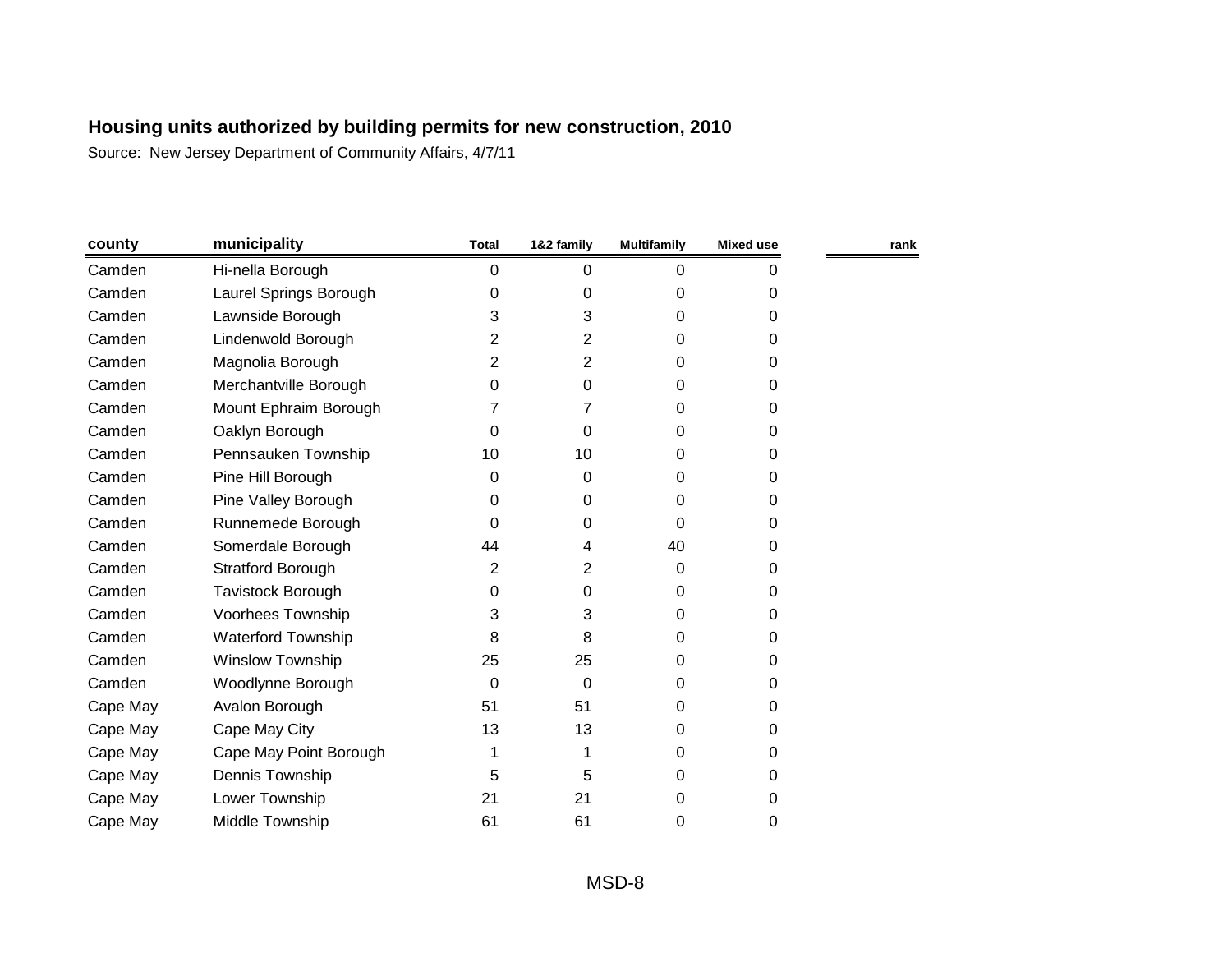| county     | municipality                    | <b>Total</b> | 1&2 family | <b>Multifamily</b> | <b>Mixed use</b> | rank |
|------------|---------------------------------|--------------|------------|--------------------|------------------|------|
| Cape May   | North Wildwood City             | 17           | 17         | 0                  | 0                |      |
| Cape May   | Ocean City                      | 105          | 105        | 0                  | 0                |      |
| Cape May   | Sea Isle City                   | 90           | 90         | 0                  | 0                |      |
| Cape May   | Stone Harbor Borough            | 22           | 22         | 0                  | $\Omega$         |      |
| Cape May   | <b>Upper Township</b>           | 7            | 7          | 0                  | 0                |      |
| Cape May   | West Cape May Borough           | 13           | 6          | 7                  | 0                |      |
| Cape May   | West Wildwood Borough           |              | 1          | 0                  | 0                |      |
| Cape May   | <b>Wildwood City</b>            | 7            | 5          | 2                  | 0                |      |
| Cape May   | Wildwood Crest Borough          | 6            | 6          | 0                  | 0                |      |
| Cape May   | Woodbine Borough                | 4            | 4          | 0                  | 0                |      |
| Cumberland | <b>Bridgeton City</b>           | 5            | 5          | 0                  | 0                |      |
| Cumberland | <b>Commercial Township</b>      |              | 1          | 0                  | 0                |      |
| Cumberland | <b>Deerfield Township</b>       | 5            | 5          | 0                  | 0                |      |
| Cumberland | Downe Township                  | 3            | 3          | 0                  | 0                |      |
| Cumberland | <b>Fairfield Township</b>       |              |            | 0                  | 0                |      |
| Cumberland | <b>Greenwich Township</b>       |              |            | 0                  | 0                |      |
| Cumberland | <b>Hopewell Township</b>        |              |            | 0                  | 0                |      |
| Cumberland | Lawrence Township               | 0            | 0          | 0                  | 0                |      |
| Cumberland | <b>Maurice River Township</b>   | 8            | 8          | 0                  | 0                |      |
| Cumberland | <b>Millville City</b>           | 68           | 68         | 0                  | 0                |      |
| Cumberland | Shiloh Borough                  | 0            | 0          | 0                  | 0                |      |
| Cumberland | <b>Stow Creek Township</b>      | 3            | 3          | 0                  | 0                |      |
| Cumberland | <b>Upper Deerfield Township</b> | 2            |            | 0                  |                  |      |
| Cumberland | <b>Vineland City</b>            | 80           | 78         | 0                  | 2                |      |
| Essex      | <b>Belleville Town</b>          | 10           | 10         | 0                  | 0                |      |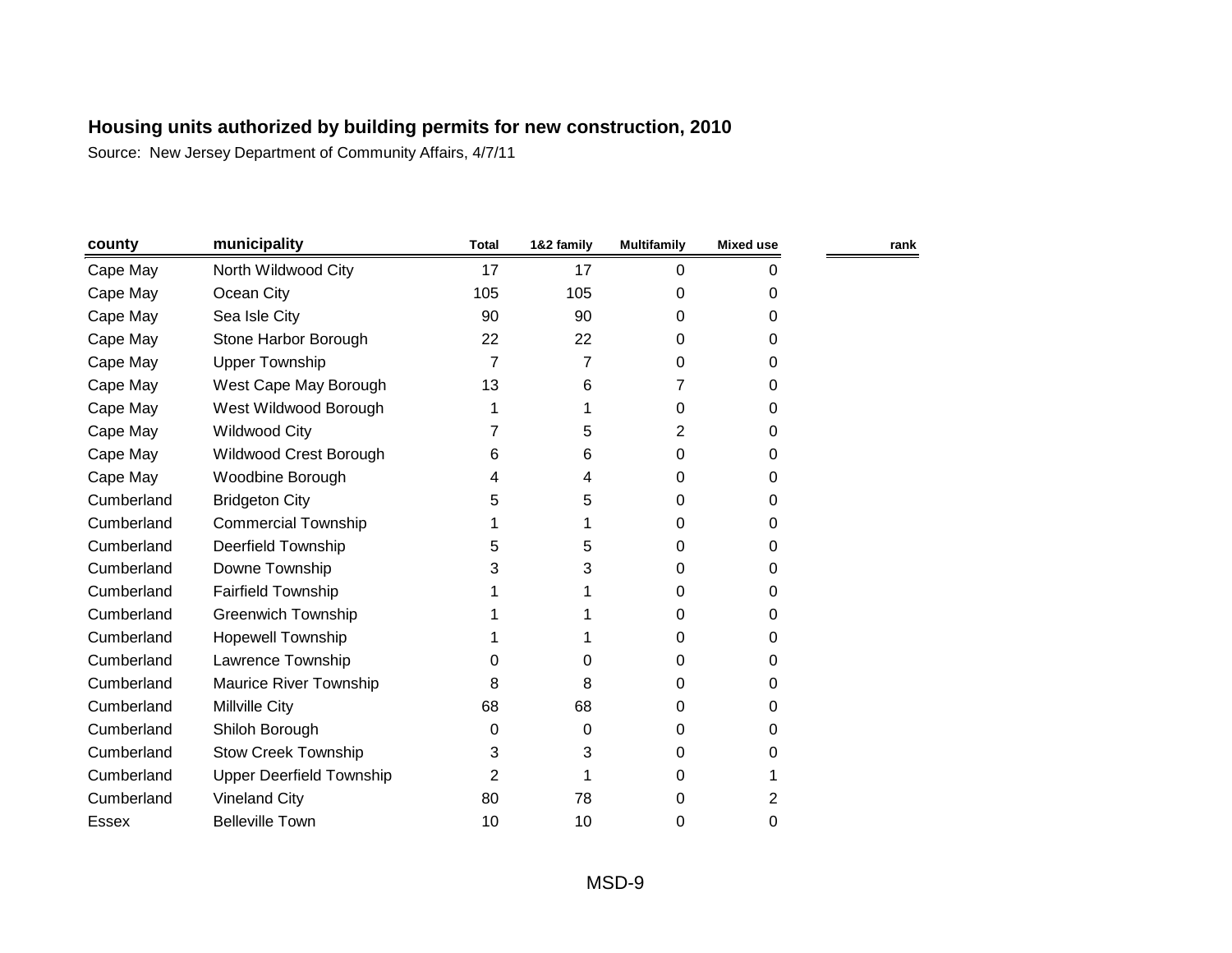| county       | municipality                   | <b>Total</b> | 1&2 family | <b>Multifamily</b> | <b>Mixed use</b> | rank |
|--------------|--------------------------------|--------------|------------|--------------------|------------------|------|
| Essex        | <b>Bloomfield Township</b>     | 0            | 0          | 0                  | 0                |      |
| Essex        | <b>Caldwell Township</b>       | 0            | 0          | 0                  | 0                |      |
| Essex        | Cedar Grove Township           | 6            | 6          | 0                  | $\Omega$         |      |
| <b>Essex</b> | East Orange City               | 4            | 4          | 0                  | $\Omega$         |      |
| Essex        | <b>Essex Fells Township</b>    | 2            | 2          | 0                  | $\Omega$         |      |
| <b>Essex</b> | <b>Fairfield Township</b>      | 0            | $\Omega$   | 0                  | $\Omega$         |      |
| Essex        | Glen Ridge Borough             | 6            | 6          | 0                  | 0                |      |
| Essex        | Irvington Township             | 13           | 13         | 0                  | $\Omega$         |      |
| <b>Essex</b> | Livingston Township            | 11           | 11         | 0                  | 0                |      |
| <b>Essex</b> | Maplewood Township             | 6            | 0          | 6                  | 0                |      |
| <b>Essex</b> | Millburn Township              | 25           | 25         | 0                  | 0                |      |
| <b>Essex</b> | Montclair Township             | 4            | 4          | 0                  | $\Omega$         |      |
| Essex        | <b>Newark City</b>             | 157          | 36         | 121                | $\Omega$         |      |
| <b>Essex</b> | North Caldwell Borough         | 4            | 4          | 0                  | 0                |      |
| <b>Essex</b> | <b>Nutley Township</b>         | 9            | 8          |                    | 0                |      |
| Essex        | City of Orange Township        | 82           | 4          | 78                 | 0                |      |
| Essex        | Roseland Borough               | 2            | 2          | 0                  | $\Omega$         |      |
| Essex        | South Orange Village           | 0            | $\Omega$   | 0                  | 0                |      |
| <b>Essex</b> | Verona Township                | 2            | 2          | 0                  | $\Omega$         |      |
| Essex        | West Caldwell Township         | 0            | $\Omega$   | 0                  | $\Omega$         |      |
| <b>Essex</b> | West Orange Township           | 64           | 64         | 0                  | 0                |      |
| Gloucester   | Clayton Borough                | 20           | 20         | 0                  | $\Omega$         |      |
| Gloucester   | Deptford Township              | 59           | 59         | 0                  | $\Omega$         |      |
| Gloucester   | <b>East Greenwich Township</b> | 92           | 86         | 6                  | 0                |      |
| Gloucester   | <b>Elk Township</b>            | 0            | 0          | 0                  | 0                |      |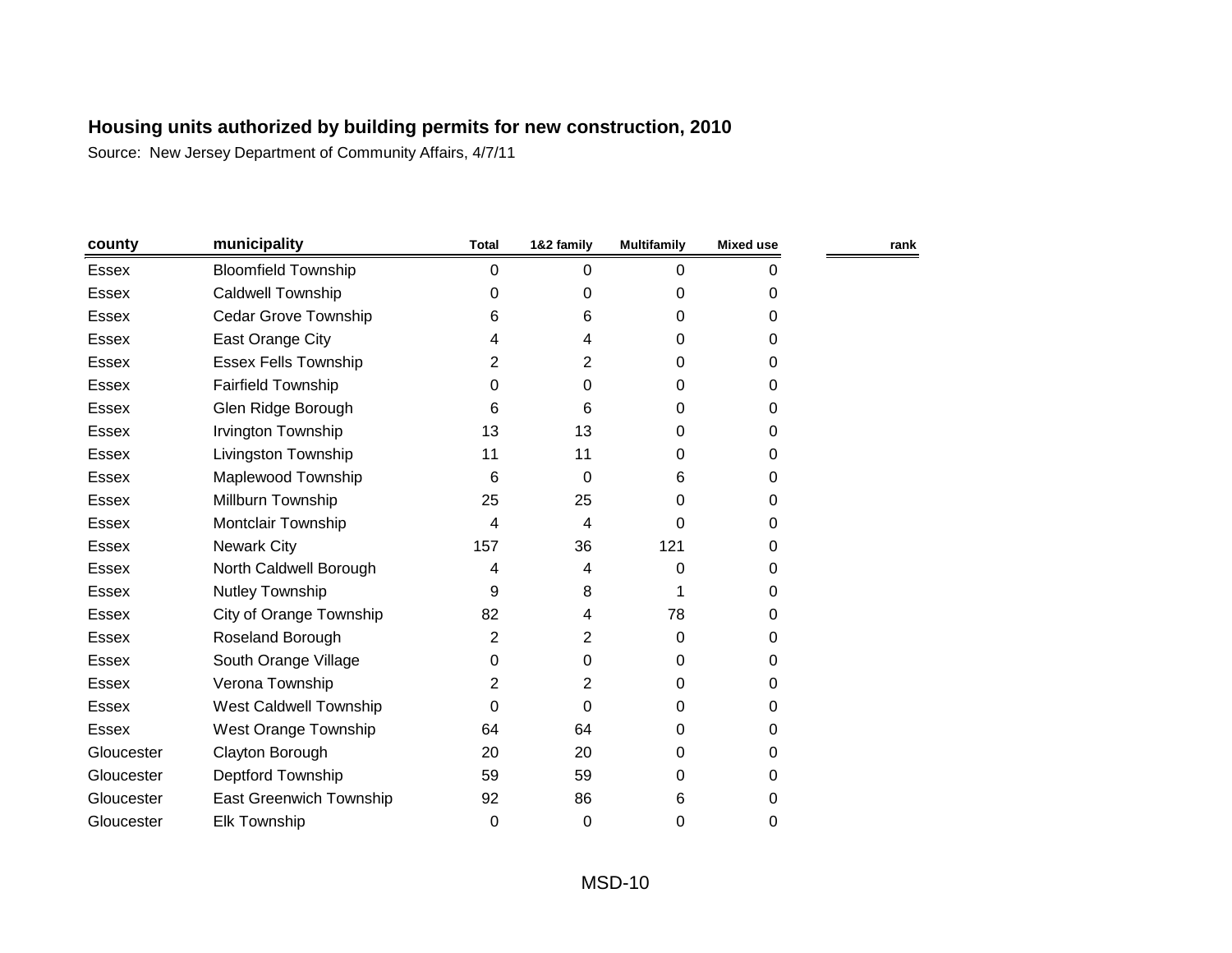| county     | municipality               | <b>Total</b> | 1&2 family     | <b>Multifamily</b> | <b>Mixed use</b> | rank |
|------------|----------------------------|--------------|----------------|--------------------|------------------|------|
| Gloucester | Franklin Township          | 16           | 16             | 0                  | 0                |      |
| Gloucester | Glassboro Borough          | 99           | 14             | 84                 |                  |      |
| Gloucester | <b>Greenwich Township</b>  | 1            |                | $\Omega$           | 0                |      |
| Gloucester | Harrison Township          | 43           | 43             | 0                  | 0                |      |
| Gloucester | Logan Township             | 4            | 4              | 0                  | 0                |      |
| Gloucester | Mantua Township            | 0            | 0              | 0                  | 0                |      |
| Gloucester | Monroe Township            | 218          | 86             | 132                | 0                |      |
| Gloucester | National Park Borough      |              |                | 0                  | 0                |      |
| Gloucester | Newfield Borough           | 0            | 0              | 0                  | 0                |      |
| Gloucester | Paulsboro Borough          | 0            | 0              | 0                  | 0                |      |
| Gloucester | Pitman Borough             |              |                | 0                  | 0                |      |
| Gloucester | South Harrison Township    | 0            | 0              | 0                  | 0                |      |
| Gloucester | Swedesborough Borough      | 8            | 8              | 0                  | 0                |      |
| Gloucester | <b>Washington Township</b> |              |                | 0                  | 0                |      |
| Gloucester | Wenonah Borough            | 2            | $\overline{2}$ | 0                  | 0                |      |
| Gloucester | West Deptford Township     | 8            | 8              | 0                  | 0                |      |
| Gloucester | Westville Borough          | 0            | 0              | 0                  | 0                |      |
| Gloucester | <b>Woodbury City</b>       | 2            | 2              | 0                  | 0                |      |
| Gloucester | Woodbury Heights Borough   | 0            | 0              | 0                  | 0                |      |
| Gloucester | <b>Woolwich Township</b>   | 59           | 59             | 0                  | 0                |      |
| Hudson     | <b>Bayonne City</b>        | 19           | 11             | 8                  | 0                |      |
| Hudson     | East Newark Borough        | 0            | 0              | 0                  | 0                |      |
| Hudson     | <b>Guttenberg Town</b>     | 4            | 4              | 0                  | 0                |      |
| Hudson     | <b>Harrison Town</b>       | 10           | 4              | 6                  | 0                |      |
| Hudson     | <b>Hoboken City</b>        | 254          | 7              | 247                | 0                |      |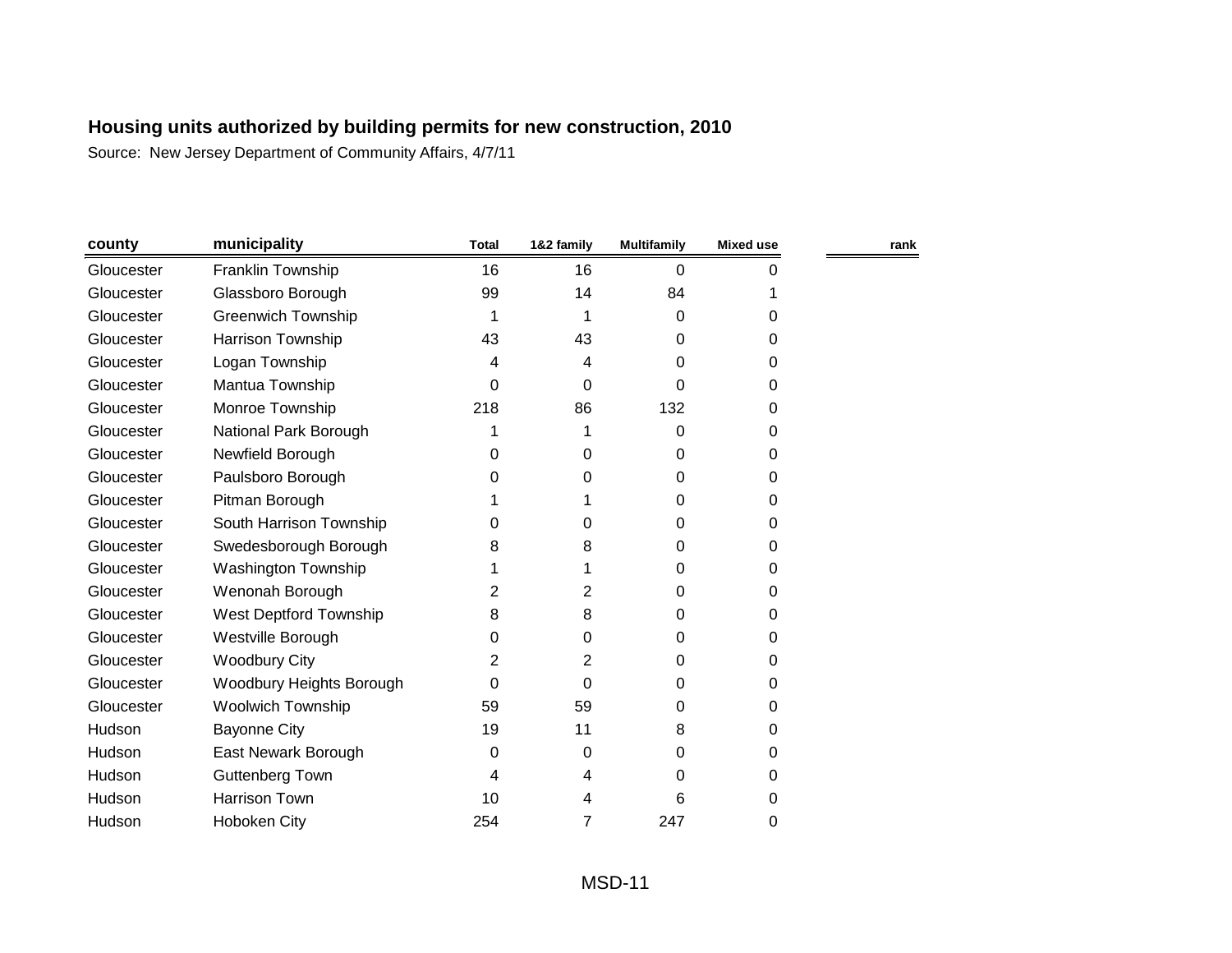| county    | municipality              | <b>Total</b> | 1&2 family | <b>Multifamily</b> | <b>Mixed use</b> | rank |
|-----------|---------------------------|--------------|------------|--------------------|------------------|------|
| Hudson    | Jersey City               | 246          | 71         | 175                | $\Omega$         |      |
| Hudson    | <b>Kearny Town</b>        | 5            | 5          | 0                  | 0                |      |
| Hudson    | North Bergen Township     | $\Omega$     | 0          | 0                  | $\Omega$         |      |
| Hudson    | Secaucus Town             | 320          | 2          | 318                | 0                |      |
| Hudson    | <b>Union City</b>         | 14           | 0          | 14                 | 0                |      |
| Hudson    | Weehawken Township        | 0            | 0          | 0                  | 0                |      |
| Hudson    | West New York Town        | 26           | 0          | 26                 | 0                |      |
| Hunterdon | Alexandria Township       | 6            | 6          | 0                  | 0                |      |
| Hunterdon | Bethlehem Township        |              | 1          | 0                  | 0                |      |
| Hunterdon | <b>Bloomsbury Borough</b> | 0            | 0          | 0                  | 0                |      |
| Hunterdon | Califon Borough           | 0            | 0          | 0                  | 0                |      |
| Hunterdon | <b>Clinton Town</b>       | 0            | 0          | 0                  | 0                |      |
| Hunterdon | <b>Clinton Township</b>   | 3            | 3          | 0                  | 0                |      |
| Hunterdon | <b>Delaware Township</b>  | 7            | 7          | 0                  | 0                |      |
| Hunterdon | East Amwell Township      | 2            | 2          | 0                  | $\Omega$         |      |
| Hunterdon | Flemington Borough        |              | 7          | 0                  | 0                |      |
| Hunterdon | Franklin Township         | 2            | 2          | 0                  | 0                |      |
| Hunterdon | Frenchtown Borough        | 0            | 0          | 0                  | 0                |      |
| Hunterdon | Glen Gardner Borough      | 0            | 0          | 0                  | 0                |      |
| Hunterdon | Hampton Borough           |              |            | 0                  | 0                |      |
| Hunterdon | High Bridge Borough       | 0            | 0          | 0                  | 0                |      |
| Hunterdon | <b>Holland Township</b>   |              | 1          | 0                  | 0                |      |
| Hunterdon | Kingwood Township         | 8            | 8          | 0                  | 0                |      |
| Hunterdon | Lambertville City         | 6            | 3          | 3                  | 0                |      |
| Hunterdon | Lebanon Borough           | 0            | 0          | 0                  | 0                |      |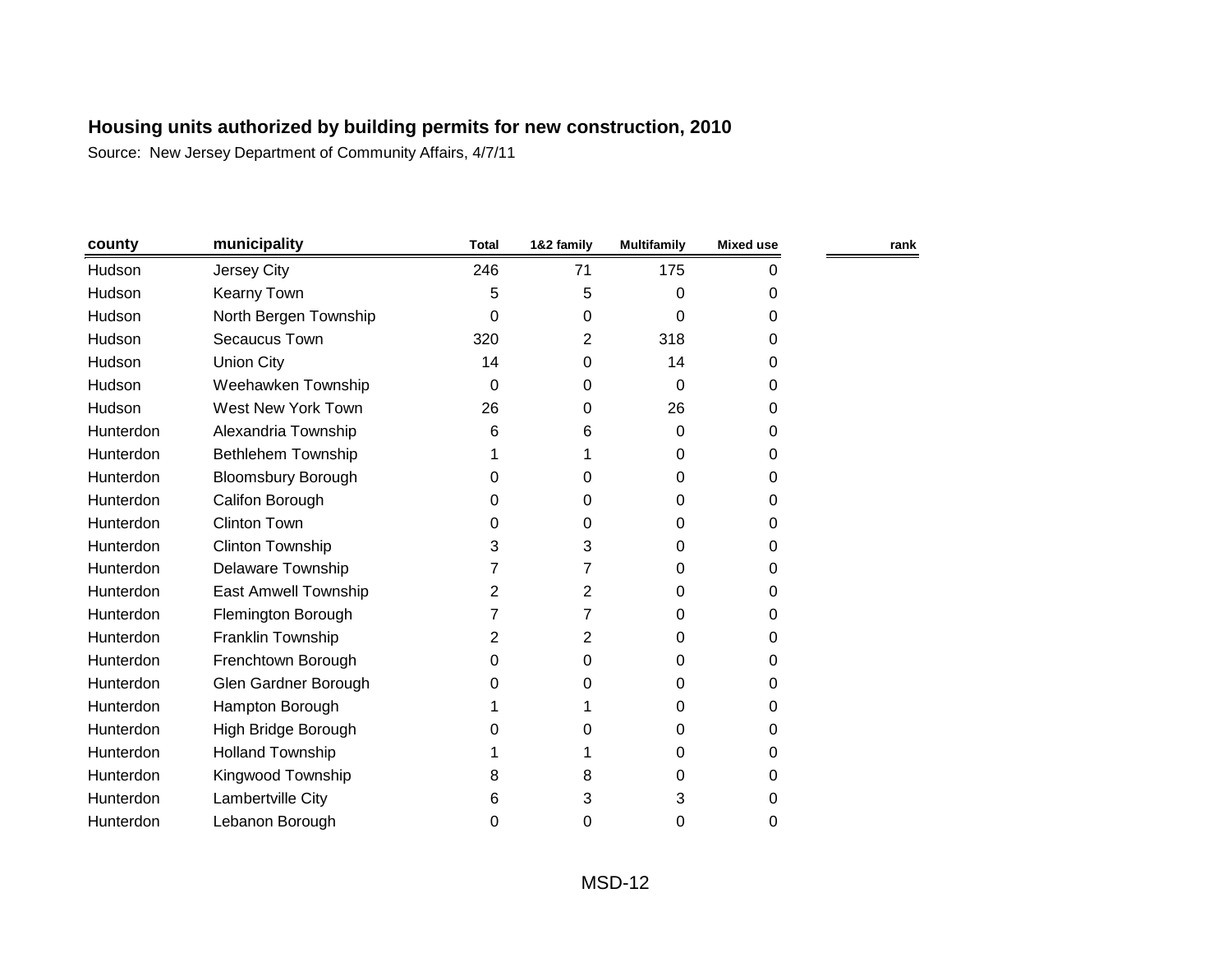| county    | municipality                   | <b>Total</b> | 1&2 family | <b>Multifamily</b> | <b>Mixed use</b> | rank |
|-----------|--------------------------------|--------------|------------|--------------------|------------------|------|
| Hunterdon | Lebanon Township               | 3            | 3          | 0                  | 0                |      |
| Hunterdon | Milford Borough                | $\Omega$     | 0          | 0                  | 0                |      |
| Hunterdon | Raritan Township               | 22           | 22         | 0                  | 0                |      |
| Hunterdon | <b>Readington Township</b>     | 17           | 5          | 12                 | 0                |      |
| Hunterdon | Stockton Borough               | 0            | 0          | 0                  | 0                |      |
| Hunterdon | Tewksbury Township             | 4            | 4          | 0                  | 0                |      |
| Hunterdon | Union Township                 | 0            | 0          | 0                  | 0                |      |
| Hunterdon | <b>West Amwell Township</b>    |              |            | 0                  | 0                |      |
| Mercer    | East Windsor Township          | 5            | 5          | 0                  | 0                |      |
| Mercer    | <b>Ewing Township</b>          |              |            | 0                  | 0                |      |
| Mercer    | Hamilton Township              | 76           | 68         | 8                  | 0                |      |
| Mercer    | Hightstown Borough             | 10           | 10         | 0                  | 0                |      |
| Mercer    | Hopewell Borough               | 0            | 0          | 0                  | 0                |      |
| Mercer    | Hopewell Township              | 4            | 4          | 0                  | 0                |      |
| Mercer    | Lawrence Township              | 2            | 2          | 0                  | 0                |      |
| Mercer    | Pennington Borough             | 0            | 0          | 0                  | 0                |      |
| Mercer    | Princeton Borough              | 59           | 7          | 52                 | 0                |      |
| Mercer    | <b>Princeton Township</b>      | 13           | 13         | 0                  | 0                |      |
| Mercer    | <b>Trenton City</b>            | 69           | 68         | 1                  | 0                |      |
| Mercer    | Robbinsville Township          | 83           | 19         | 64                 | 0                |      |
| Mercer    | West Windsor Township          | 323          | 43         | 280                | 0                |      |
| Middlesex | Carteret Borough               | 207          | 27         | 180                | 0                |      |
| Middlesex | Cranbury Township              | 0            | 0          | 0                  | 0                |      |
| Middlesex | Dunellen Borough               | 6            | 6          | 0                  | 0                |      |
| Middlesex | <b>East Brunswick Township</b> | 6            | 6          | 0                  | 0                |      |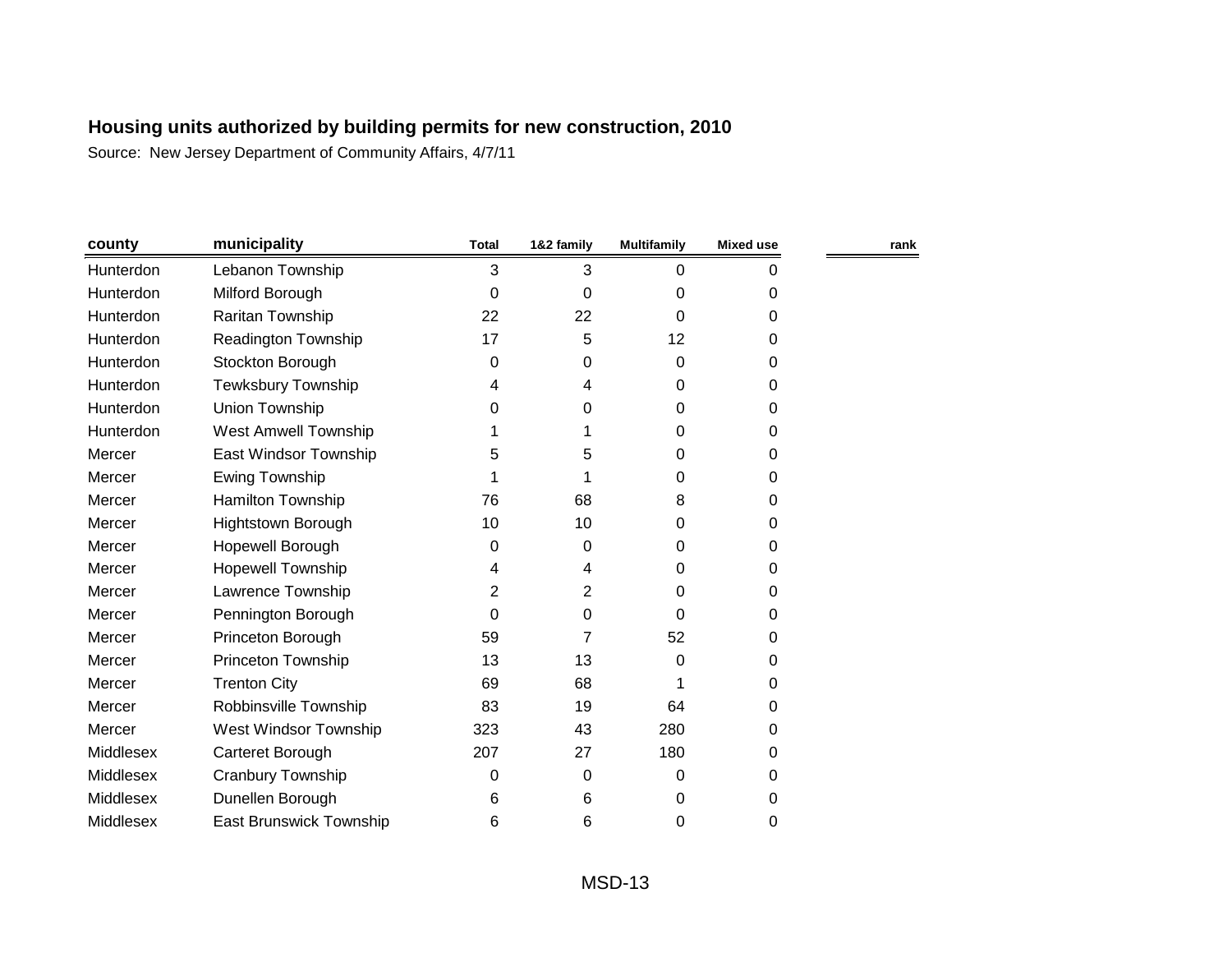| county           | municipality                 | <b>Total</b> | 1&2 family     | <b>Multifamily</b> | <b>Mixed use</b> | rank |
|------------------|------------------------------|--------------|----------------|--------------------|------------------|------|
| Middlesex        | <b>Edison Township</b>       | 28           | 28             | 0                  | 0                |      |
| Middlesex        | Helmetta Borough             | $\Omega$     | $\Omega$       | 0                  | 0                |      |
| Middlesex        | <b>Highland Park Borough</b> | 20           | 20             | 0                  | 0                |      |
| <b>Middlesex</b> | Jamesburg Borough            | $\Omega$     | 0              | 0                  | $\Omega$         |      |
| Middlesex        | Old Bridge Township          | 97           | 94             | 3                  | $\mathbf 0$      |      |
| Middlesex        | Metuchen Borough             | 24           | 21             | 3                  | 0                |      |
| Middlesex        | Middlesex Borough            | 7            | 7              | 0                  | 0                |      |
| Middlesex        | Milltown Borough             | 1            | 1              | 0                  | 0                |      |
| Middlesex        | Monroe Township              | 279          | 273            | 5                  |                  |      |
| Middlesex        | <b>New Brunswick City</b>    | 203          | 11             | 0                  | 192              |      |
| Middlesex        | North Brunswick Township     | 8            | 8              | 0                  | 0                |      |
| Middlesex        | Perth Amboy City             | 177          | $\overline{2}$ | 175                | 0                |      |
| Middlesex        | Piscataway Township          | 211          | 43             | 168                | 0                |      |
| Middlesex        | Plainsboro Township          | 3            | 3              | 0                  | $\Omega$         |      |
| Middlesex        | Sayreville Borough           | 103          | 81             | 22                 | 0                |      |
| Middlesex        | South Amboy City             | 0            | 0              | 0                  | 0                |      |
| Middlesex        | South Brunswick Township     | 113          | 113            | 0                  | 0                |      |
| Middlesex        | South Plainfield Borough     | 9            | 9              | 0                  | 0                |      |
| Middlesex        | South River Borough          | 0            | 0              | 0                  | $\Omega$         |      |
| Middlesex        | Spotswood Borough            | 8            | 8              | 0                  | 0                |      |
| Middlesex        | Woodbridge Township          | 129          | 17             | 112                | 0                |      |
| Monmouth         | Allenhurst Borough           |              | 1              | 0                  | 0                |      |
| Monmouth         | Allentown Borough            | 0            | 0              | 0                  | 0                |      |
| Monmouth         | <b>Asbury Park City</b>      | 11           | 10             |                    | 0                |      |
| Monmouth         | Atlantic Highlands Borough   | 3            | 3              | 0                  | 0                |      |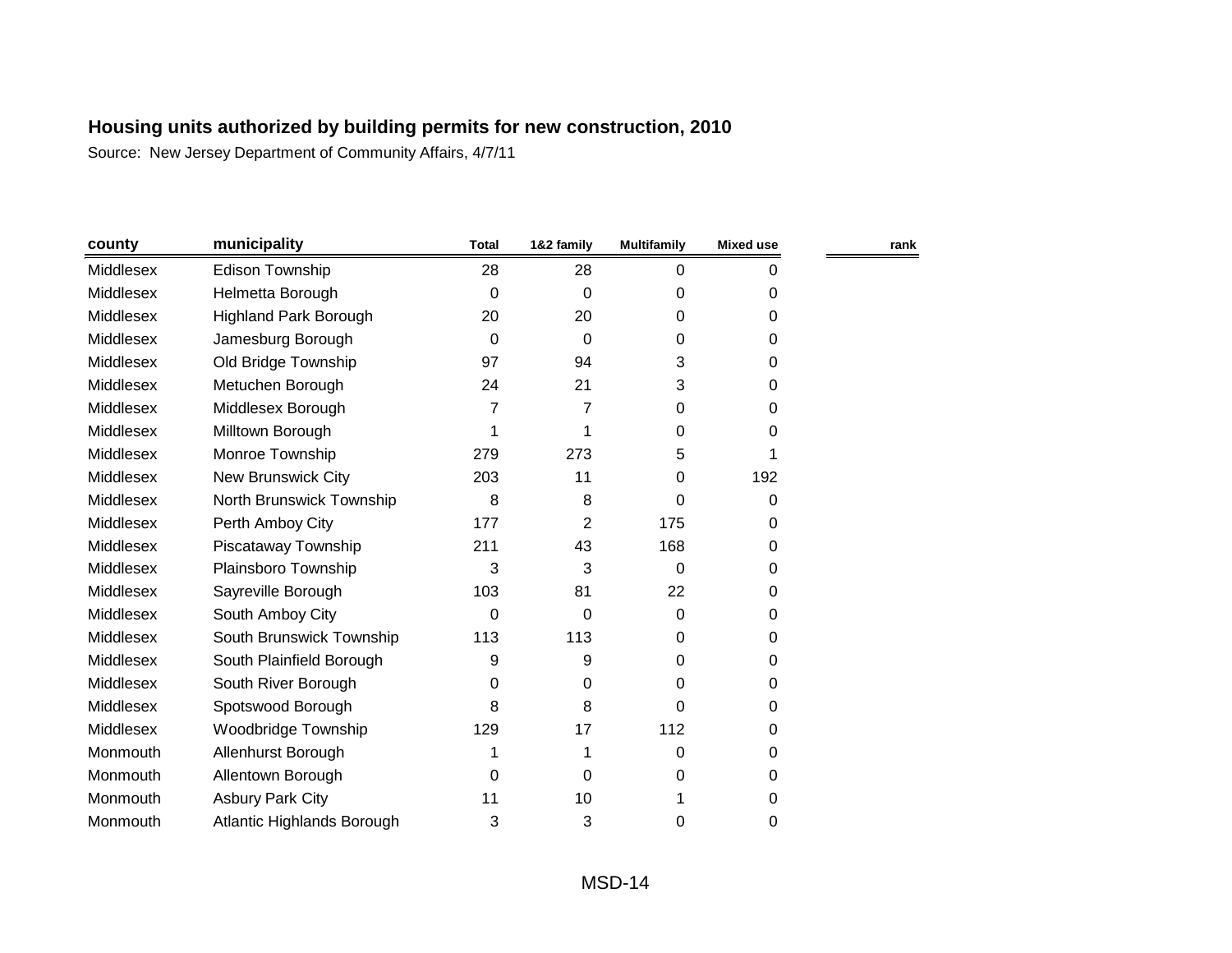| county   | municipality                 | <b>Total</b> | 1&2 family | <b>Multifamily</b> | Mixed use | rank |
|----------|------------------------------|--------------|------------|--------------------|-----------|------|
| Monmouth | Avon-by-the-Sea Borough      | 12           | 12         | 0                  | 0         |      |
| Monmouth | <b>Belmar Borough</b>        | 9            | 9          | 0                  | 0         |      |
| Monmouth | <b>Bradley Beach Borough</b> | 6            | 6          | 0                  | 0         |      |
| Monmouth | <b>Brielle Borough</b>       | 20           | 20         | 0                  | 0         |      |
| Monmouth | <b>Colts Neck Township</b>   | 6            | 6          | 0                  | 0         |      |
| Monmouth | Deal Borough                 | 4            | 4          | 0                  | 0         |      |
| Monmouth | Eatontown Borough            | 0            | 0          | 0                  | 0         |      |
| Monmouth | Englishtown Borough          | 37           |            | 36                 | 0         |      |
| Monmouth | Fair Haven Borough           | 12           | 12         | 0                  | 0         |      |
| Monmouth | Farmingdale Borough          | 0            | 0          | 0                  | 0         |      |
| Monmouth | Freehold Borough             | 5            | 5          | 0                  | 0         |      |
| Monmouth | Freehold Township            | 0            | 0          | 0                  | 0         |      |
| Monmouth | Highlands Borough            | 3            | 3          | 0                  | 0         |      |
| Monmouth | <b>Holmdel Township</b>      | 4            | 4          | 0                  | 0         |      |
| Monmouth | <b>Howell Township</b>       | 71           | 71         | 0                  | 0         |      |
| Monmouth | Interlaken Borough           | 0            | 0          | 0                  | 0         |      |
| Monmouth | Keansburg Borough            |              |            | 0                  | 0         |      |
| Monmouth | Keyport Borough              | 0            | 0          | 0                  | 0         |      |
| Monmouth | Little Silver Borough        | 4            | 4          | 0                  | 0         |      |
| Monmouth | Loch Arbour Village          | 0            | 0          | 0                  | 0         |      |
| Monmouth | Long Branch City             | 12           | 12         | 0                  | 0         |      |
| Monmouth | Manalapan Township           | 124          | 124        | 0                  | 0         |      |
| Monmouth | Manasquan Borough            | 24           | 24         | 0                  | 0         |      |
| Monmouth | Marlboro Township            | 29           | 29         | 0                  | 0         |      |
| Monmouth | Matawan Borough              | 3            | 3          | 0                  | 0         |      |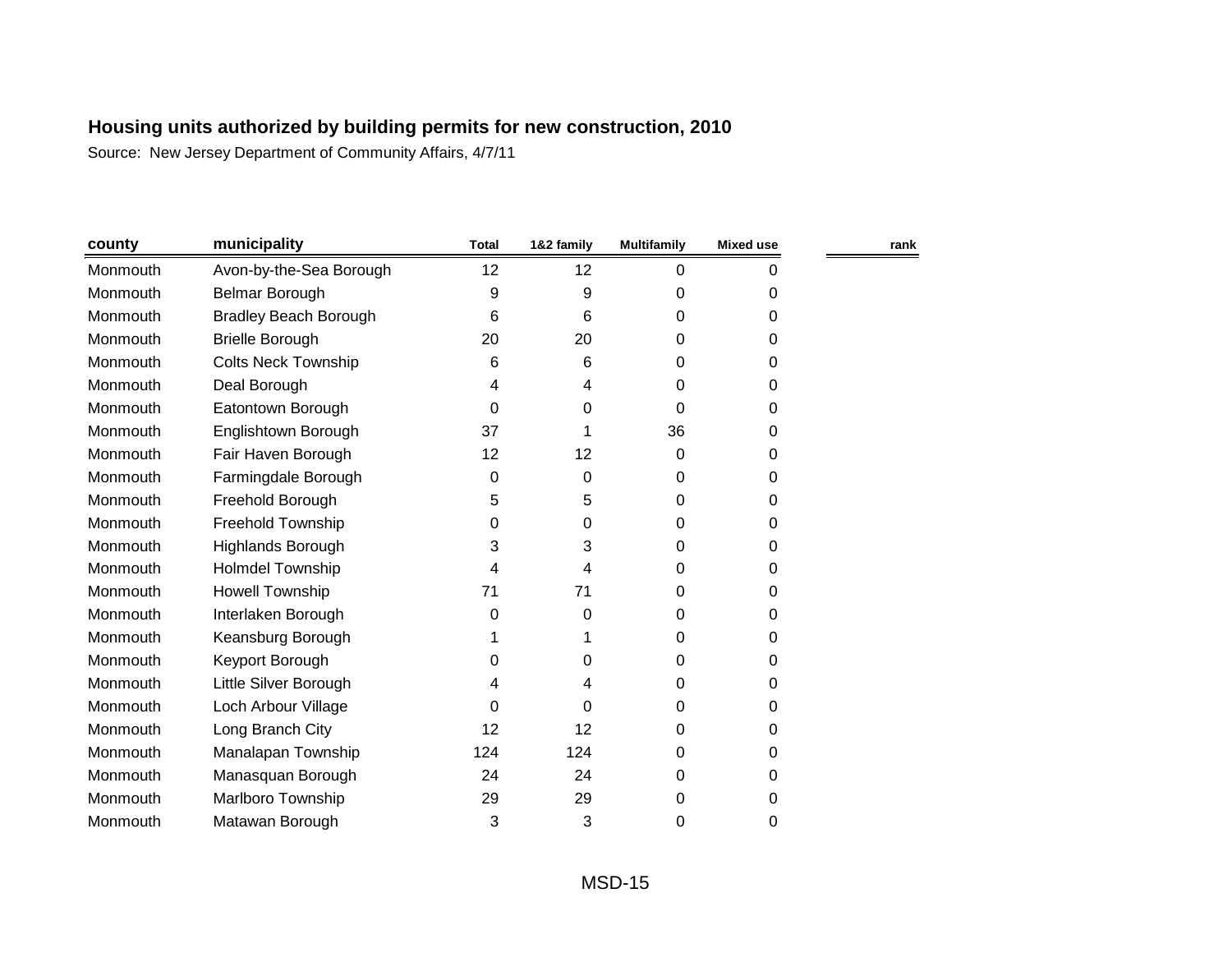| county        | municipality                   | <b>Total</b>   | 1&2 family     | <b>Multifamily</b> | <b>Mixed use</b> | rank |
|---------------|--------------------------------|----------------|----------------|--------------------|------------------|------|
| Monmouth      | Aberdeen Township              | 11             | 11             | 0                  | 0                |      |
| Monmouth      | Middletown Township            | 44             | 22             | 22                 | 0                |      |
| Monmouth      | Millstone Township             | 3              | 3              | 0                  | 0                |      |
| Monmouth      | Monmouth Beach Borough         | 10             | 10             | 0                  | 0                |      |
| Monmouth      | Neptune Township               | 2              | 2              | 0                  | 0                |      |
| Monmouth      | Neptune City Borough           |                | 1              | 0                  | 0                |      |
| Monmouth      | <b>Tinton Falls Borough</b>    | 17             | 3              | 14                 | 0                |      |
| Monmouth      | Ocean Township                 | 24             | 24             | 0                  | 0                |      |
| Monmouth      | Oceanport Borough              | 21             | 21             | 0                  | 0                |      |
| Monmouth      | <b>Hazlet Township</b>         | $\overline{7}$ | 7              | 0                  | 0                |      |
| Monmouth      | Red Bank Borough               | 27             | 27             | 0                  | 0                |      |
| Monmouth      | Roosevelt Borough              | 0              | 0              | 0                  | 0                |      |
| Monmouth      | Rumson Borough                 | 23             | 23             | 0                  | 0                |      |
| Monmouth      | Sea Bright Borough             | $\overline{2}$ | $\overline{2}$ | 0                  | 0                |      |
| Monmouth      | Sea Girt Borough               | 8              | 8              | 0                  | 0                |      |
| Monmouth      | Shrewsbury Borough             | 2              | 2              | 0                  | 0                |      |
| Monmouth      | <b>Shrewsbury Township</b>     | 0              | 0              | 0                  | 0                |      |
| Monmouth      | Lake Como Borough              | 2              | 2              | 0                  | 0                |      |
| Monmouth      | Spring Lake Borough            | 23             | 23             | 0                  | 0                |      |
| Monmouth      | Spring Lake Heights Boro       | 9              | 9              | 0                  | 0                |      |
| Monmouth      | Union Beach Borough            | 9              | 9              | 0                  | 0                |      |
| Monmouth      | <b>Upper Freehold Township</b> | 4              | 4              | 0                  | 0                |      |
| Monmouth      | Wall Township                  | 22             | 22             | 0                  | 0                |      |
| Monmouth      | West Long Branch Borough       | 119            | 4              | 115                | 0                |      |
| <b>Morris</b> | <b>Boonton Town</b>            | 5              | 5              | 0                  | 0                |      |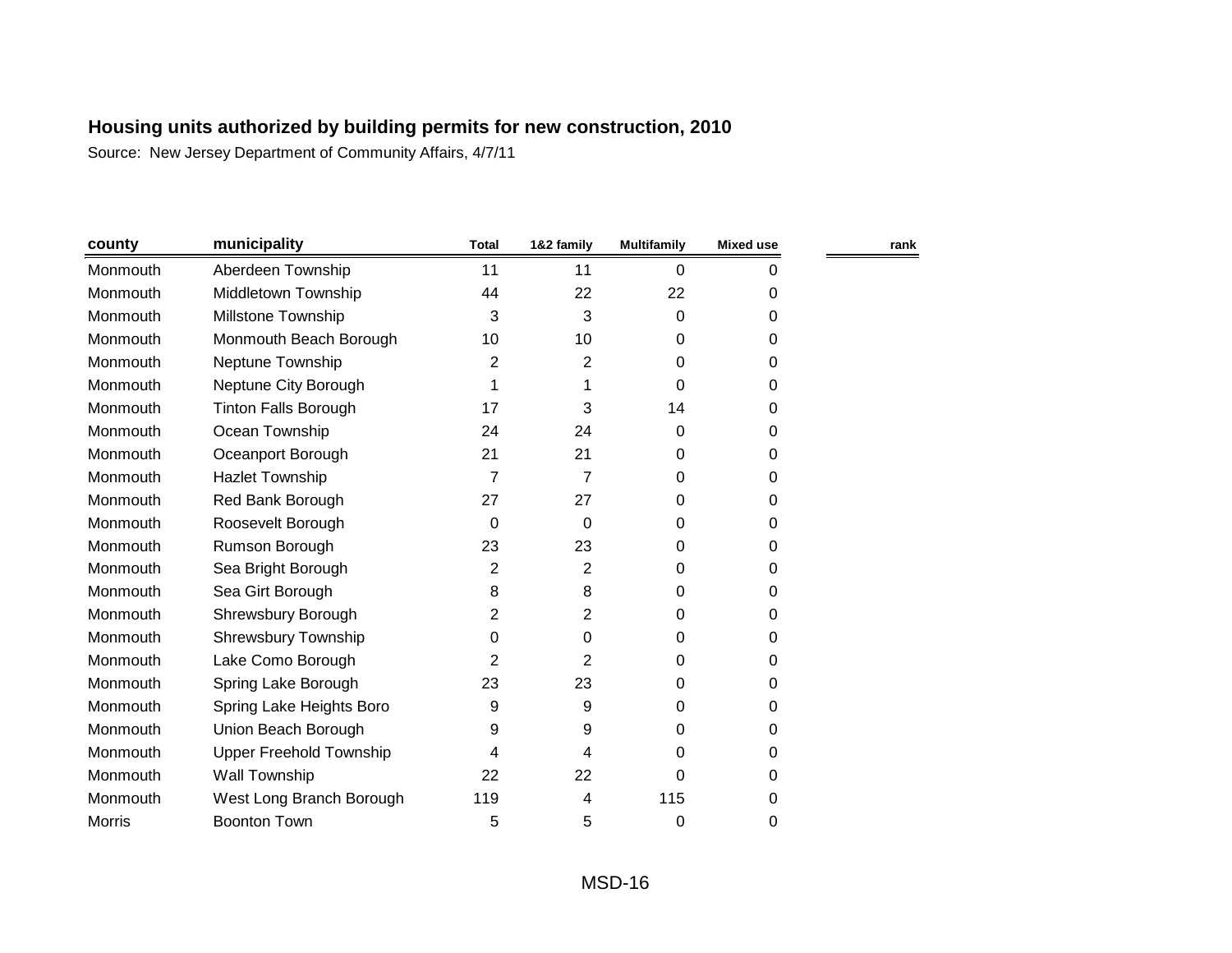| county        | municipality            | <b>Total</b> | 1&2 family | <b>Multifamily</b> | <b>Mixed use</b> | rank |
|---------------|-------------------------|--------------|------------|--------------------|------------------|------|
| Morris        | <b>Boonton Township</b> | 8            | 8          | 0                  | 0                |      |
| <b>Morris</b> | <b>Butler Borough</b>   | 3            | 3          | 0                  | 0                |      |
| Morris        | Chatham Borough         | 3            | 3          | 0                  | $\Omega$         |      |
| <b>Morris</b> | Chatham Township        | 38           | 21         | 17                 | $\Omega$         |      |
| Morris        | Chester Borough         | 3            | 3          | 0                  | 0                |      |
| Morris        | <b>Chester Township</b> | 1            |            | 0                  | 0                |      |
| Morris        | Denville Township       | 11           | 11         | 0                  | 0                |      |
| Morris        | Dover Town              | 4            | 4          | 0                  | 0                |      |
| <b>Morris</b> | East Hanover Township   | 4            | 4          | 0                  | 0                |      |
| Morris        | Florham Park Borough    | 20           | 20         | 0                  | $\Omega$         |      |
| <b>Morris</b> | Hanover Township        | 48           | 10         | 38                 | 0                |      |
| Morris        | Harding Township        | 8            | 8          | 0                  | 0                |      |
| Morris        | Jefferson Township      | 7            | 7          | 0                  | 0                |      |
| Morris        | Kinnelon Borough        | 6            | 6          | 0                  | 0                |      |
| <b>Morris</b> | Lincoln Park Borough    | 0            | 0          | 0                  | 0                |      |
| <b>Morris</b> | Madison Borough         | 17           | 17         | 0                  | 0                |      |
| Morris        | Mendham Borough         | 2            | 2          | 0                  | $\Omega$         |      |
| Morris        | Mendham Township        | 0            | 0          | 0                  | 0                |      |
| Morris        | Mine Hill Township      | 0            | 0          | 0                  | 0                |      |
| Morris        | Montville Township      | 15           | 15         | 0                  | 0                |      |
| <b>Morris</b> | Morris Township         | 0            | 0          | 0                  | 0                |      |
| <b>Morris</b> | Morris Plains Borough   | 0            | 0          | 0                  | 0                |      |
| <b>Morris</b> | Morristown Town         | 3            | 3          | 0                  | 0                |      |
| <b>Morris</b> | Mountain Lakes Borough  | 11           | 11         | 0                  | 0                |      |
| <b>Morris</b> | Mount Arlington Borough | 27           | 3          | 24                 | 0                |      |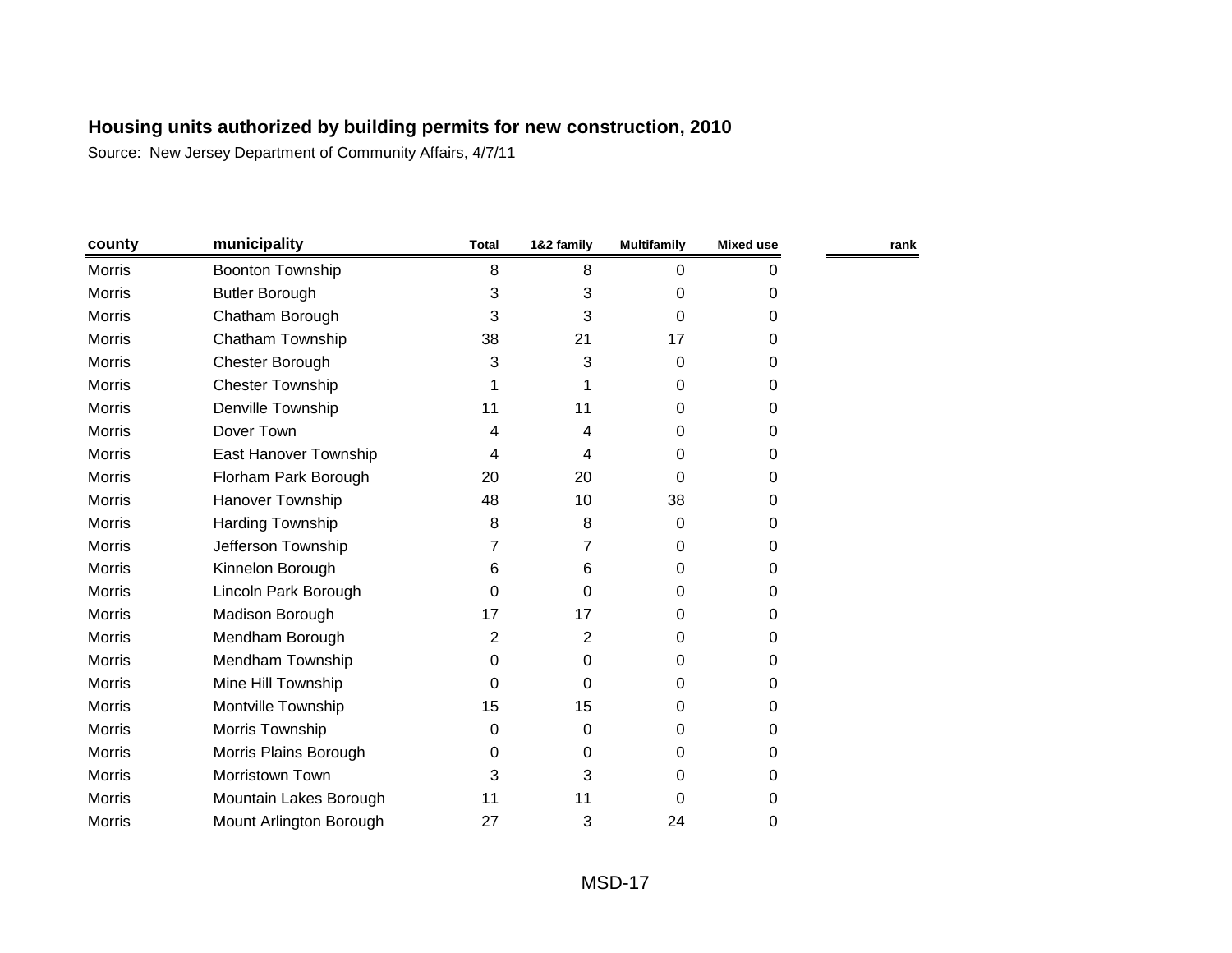| county        | municipality                   | <b>Total</b> | 1&2 family     | <b>Multifamily</b> | <b>Mixed use</b> | rank |
|---------------|--------------------------------|--------------|----------------|--------------------|------------------|------|
| <b>Morris</b> | Mount Olive Township           | 32           | 32             | $\mathbf 0$        | 0                |      |
| <b>Morris</b> | Netcong Borough                | 0            | 0              | 0                  | 0                |      |
| <b>Morris</b> | Parsippany-Troy Hills Twp      | 16           | 16             | 0                  | 0                |      |
| Morris        | Long Hill Township             | 7            | 7              | 0                  | 0                |      |
| <b>Morris</b> | Pequannock Township            | 4            | 4              | $\Omega$           | 0                |      |
| Morris        | Randolph Township              | 2            | $\overline{2}$ | 0                  | 0                |      |
| <b>Morris</b> | Riverdale Borough              | 57           | 2              | 55                 | 0                |      |
| <b>Morris</b> | Rockaway Borough               | 1            | 1              | 0                  | 0                |      |
| <b>Morris</b> | Rockaway Township              | 8            | 8              | 0                  | 0                |      |
| <b>Morris</b> | Roxbury Township               | 10           | 10             | 0                  | 0                |      |
| Morris        | <b>Victory Gardens Borough</b> | $\Omega$     | 0              | 0                  | 0                |      |
| <b>Morris</b> | Washington Township            | 12           | 6              | 6                  | 0                |      |
| Morris        | Wharton Borough                | $\Omega$     | 0              | 0                  | 0                |      |
| Ocean         | Barnegat Light Borough         | 10           | 10             | 0                  | 0                |      |
| Ocean         | Bay Head Borough               | $\Omega$     | 0              | 0                  | 0                |      |
| Ocean         | Beach Haven Borough            | 20           | 19             | 0                  |                  |      |
| Ocean         | Beachwood Borough              | 6            | 5              | 0                  |                  |      |
| Ocean         | <b>Berkeley Township</b>       | 70           | 70             | 0                  | 0                |      |
| Ocean         | <b>Brick Township</b>          | 54           | 54             | 0                  | 0                |      |
| Ocean         | <b>Toms River Township</b>     | 342          | 103            | 239                | 0                |      |
| Ocean         | Eagleswood Township            | 4            | 4              | 0                  | 0                |      |
| Ocean         | Harvey Cedars Borough          | 8            | 8              | 0                  | 0                |      |
| Ocean         | Island Heights Borough         | 3            | 3              | $\Omega$           | 0                |      |
| Ocean         | Jackson Township               | 152          | 117            | 35                 | 0                |      |
| Ocean         | Lacey Township                 | 134          | 34             | 100                | 0                |      |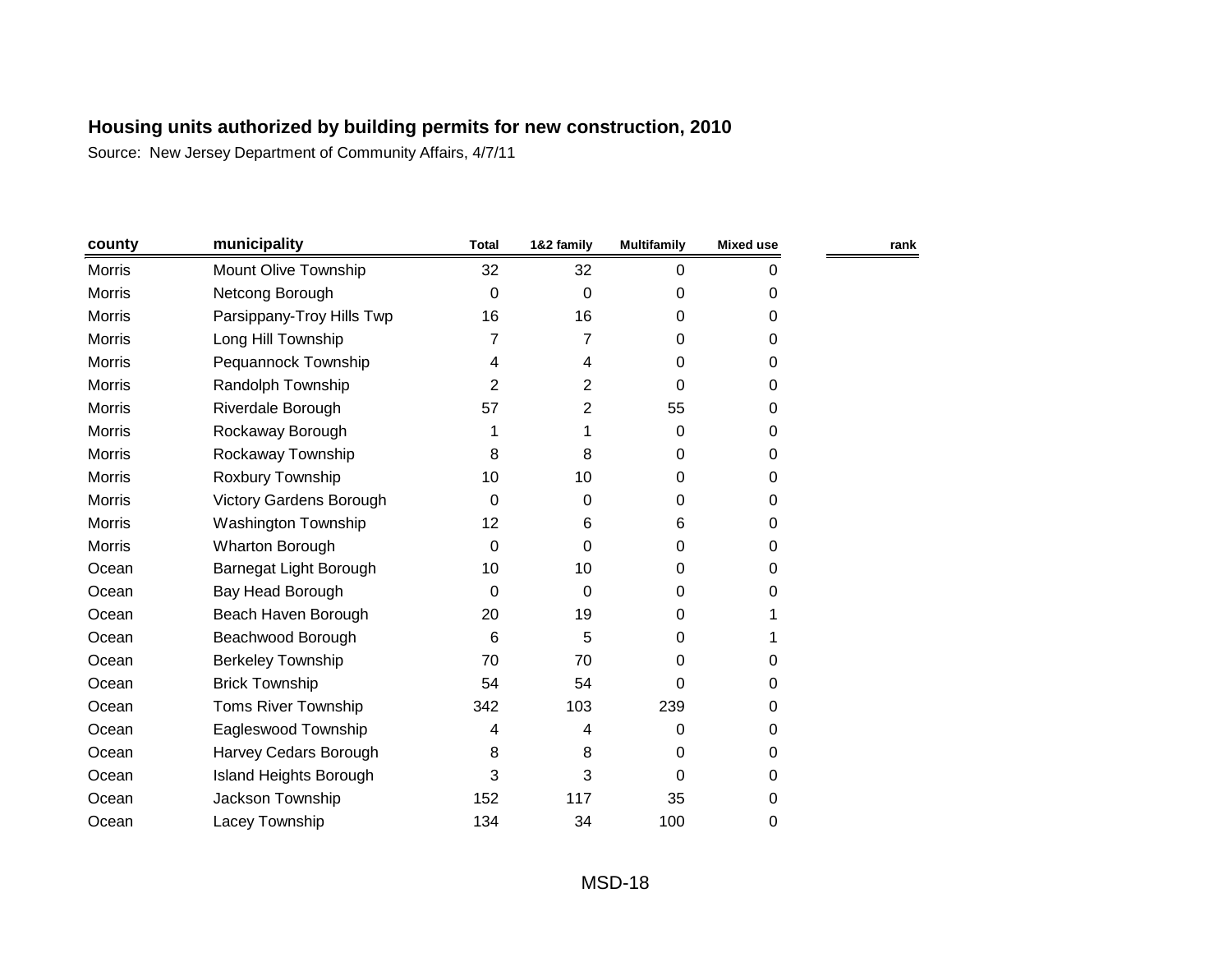| county  | municipality                | <b>Total</b> | 1&2 family     | <b>Multifamily</b> | Mixed use | rank |
|---------|-----------------------------|--------------|----------------|--------------------|-----------|------|
| Ocean   | Lakehurst Borough           | 0            | 0              | 0                  | 0         |      |
| Ocean   | Lakewood Township           | 403          | 278            | 125                | 0         |      |
| Ocean   | Lavallette Borough          | 23           | 23             | 0                  | 0         |      |
| Ocean   | Little Egg Harbor Township  | 77           | 77             | 0                  | 0         |      |
| Ocean   | Long Beach Township         | 77           | 77             | 0                  | 0         |      |
| Ocean   | <b>Manchester Township</b>  | 39           | 39             | 0                  | 0         |      |
| Ocean   | Mantoloking Borough         | 0            | 0              | 0                  | 0         |      |
| Ocean   | Ocean Township              | 48           | 48             | 0                  | 0         |      |
| Ocean   | Ocean Gate Borough          | 4            | 4              | 0                  | 0         |      |
| Ocean   | Pine Beach Borough          | 2            | 2              | 0                  | 0         |      |
| Ocean   | <b>Plumsted Township</b>    | 7            | $\overline{7}$ | $\Omega$           | 0         |      |
| Ocean   | Point Pleasant Borough      | 23           | 23             | 0                  | 0         |      |
| Ocean   | Point Pleasant Beach Boro   | 16           | 16             | 0                  | 0         |      |
| Ocean   | Seaside Heights Borough     | 2            |                | 0                  |           |      |
| Ocean   | Seaside Park Borough        | 14           | 14             | 0                  | 0         |      |
| Ocean   | Ship Bottom Borough         | 11           | 10             | 0                  |           |      |
| Ocean   | South Toms River Borough    | 1            | 1              | 0                  | 0         |      |
| Ocean   | <b>Stafford Township</b>    | 58           | 58             | 0                  | 0         |      |
| Ocean   | Surf City Borough           | 16           | 16             | 0                  | 0         |      |
| Ocean   | <b>Tuckerton Borough</b>    | $\Omega$     | 0              | 0                  | 0         |      |
| Ocean   | <b>Barnegat Township</b>    | 119          | 119            | 0                  | 0         |      |
| Passaic | <b>Bloomingdale Borough</b> | 1            | 0              | $\mathbf 0$        |           |      |
| Passaic | <b>Clifton City</b>         | 43           | 2              | 41                 | 0         |      |
| Passaic | Haledon Borough             | 0            | 0              | 0                  | 0         |      |
| Passaic | Hawthorne Borough           | 3            | 3              | 0                  | 0         |      |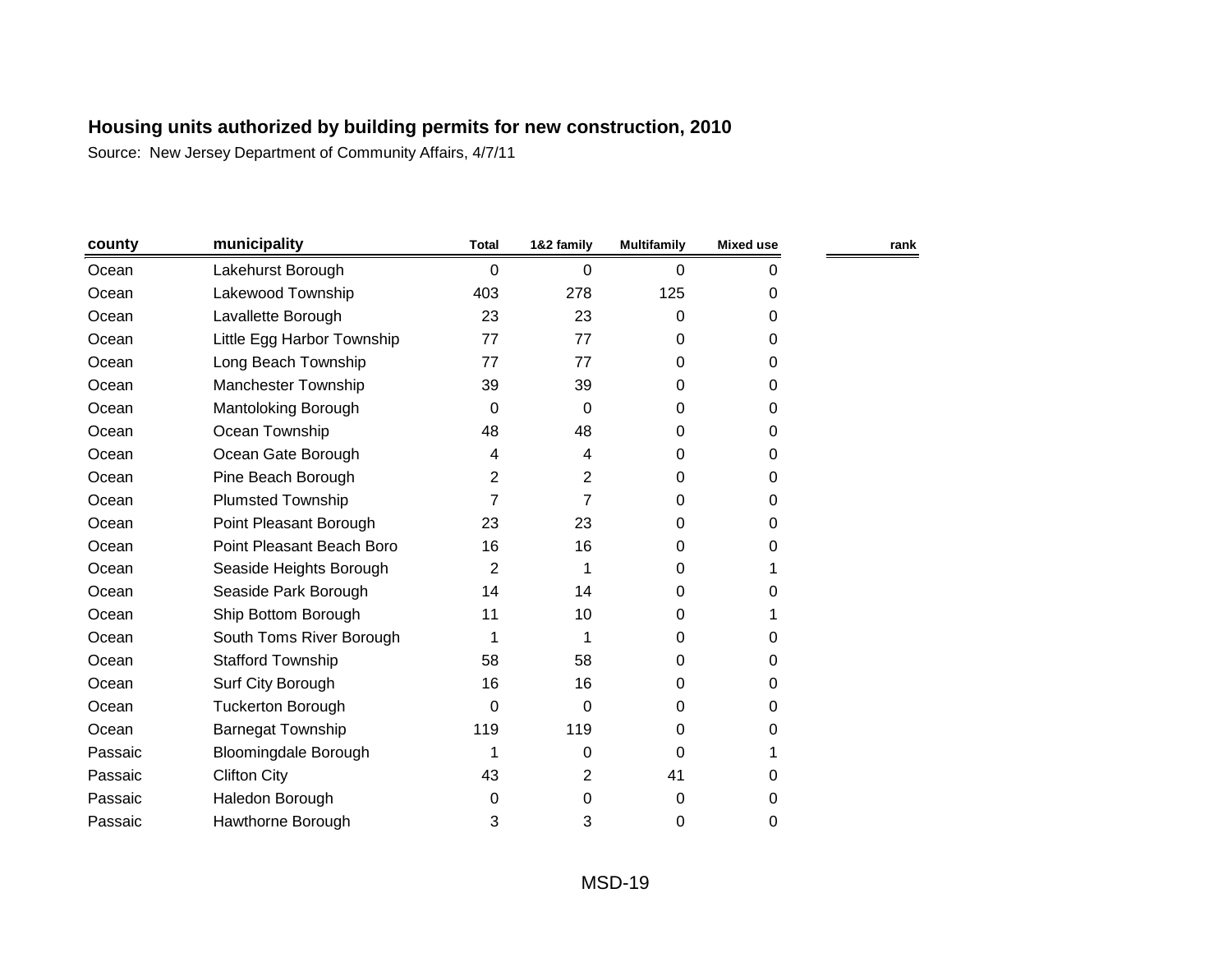| county  | municipality                  | <b>Total</b> | 1&2 family     | <b>Multifamily</b> | <b>Mixed use</b> | rank |
|---------|-------------------------------|--------------|----------------|--------------------|------------------|------|
| Passaic | <b>Little Falls Township</b>  | 1            |                | $\Omega$           | 0                |      |
| Passaic | North Haledon Borough         | 0            | 0              | 0                  | 0                |      |
| Passaic | Passaic City                  |              |                | 0                  | 0                |      |
| Passaic | Paterson City                 | 236          | 34             | 202                | $\Omega$         |      |
| Passaic | Pompton Lakes Borough         | 0            | 0              | 0                  | 0                |      |
| Passaic | Prospect Park Borough         | 0            | 0              | $\Omega$           | 0                |      |
| Passaic | Ringwood Borough              | 5            | 5              | $\Omega$           | 0                |      |
| Passaic | Totowa Borough                | 4            | 4              | $\Omega$           | 0                |      |
| Passaic | Wanaque Borough               |              |                | $\Omega$           | 0                |      |
| Passaic | Wayne Township                | 6            | 6              | 0                  | 0                |      |
| Passaic | West Milford Township         | 8            | 8              | $\Omega$           | $\Omega$         |      |
| Passaic | <b>Woodland Park Borough</b>  | 10           | 0              | 10                 | $\Omega$         |      |
| Salem   | Alloway Township              | 3            | 3              | 0                  | 0                |      |
| Salem   | Elmer Borough                 |              |                | $\Omega$           | 0                |      |
| Salem   | Elsinboro Township            | 0            | 0              | $\Omega$           | 0                |      |
| Salem   | Lower Alloways Creek Twp      | 0            | 0              | $\Omega$           | 0                |      |
| Salem   | Mannington Township           | 2            | 2              | $\Omega$           | 0                |      |
| Salem   | <b>Oldmans Township</b>       | 19           | 15             | 3                  |                  |      |
| Salem   | Penns Grove Borough           | 0            | 0              | 0                  | 0                |      |
| Salem   | Pennsville Township           | 2            | $\overline{2}$ | $\Omega$           | $\Omega$         |      |
| Salem   | Pilesgrove Township           | 3            | 3              | 0                  | 0                |      |
| Salem   | Pittsgrove Township           | 5            | 5              | $\Omega$           | 0                |      |
| Salem   | Quinton Township              |              | 7              | $\Omega$           | $\Omega$         |      |
| Salem   | Salem City                    | 2            | 2              | 0                  | 0                |      |
| Salem   | <b>Carneys Point Township</b> | 6            | 6              | 0                  | 0                |      |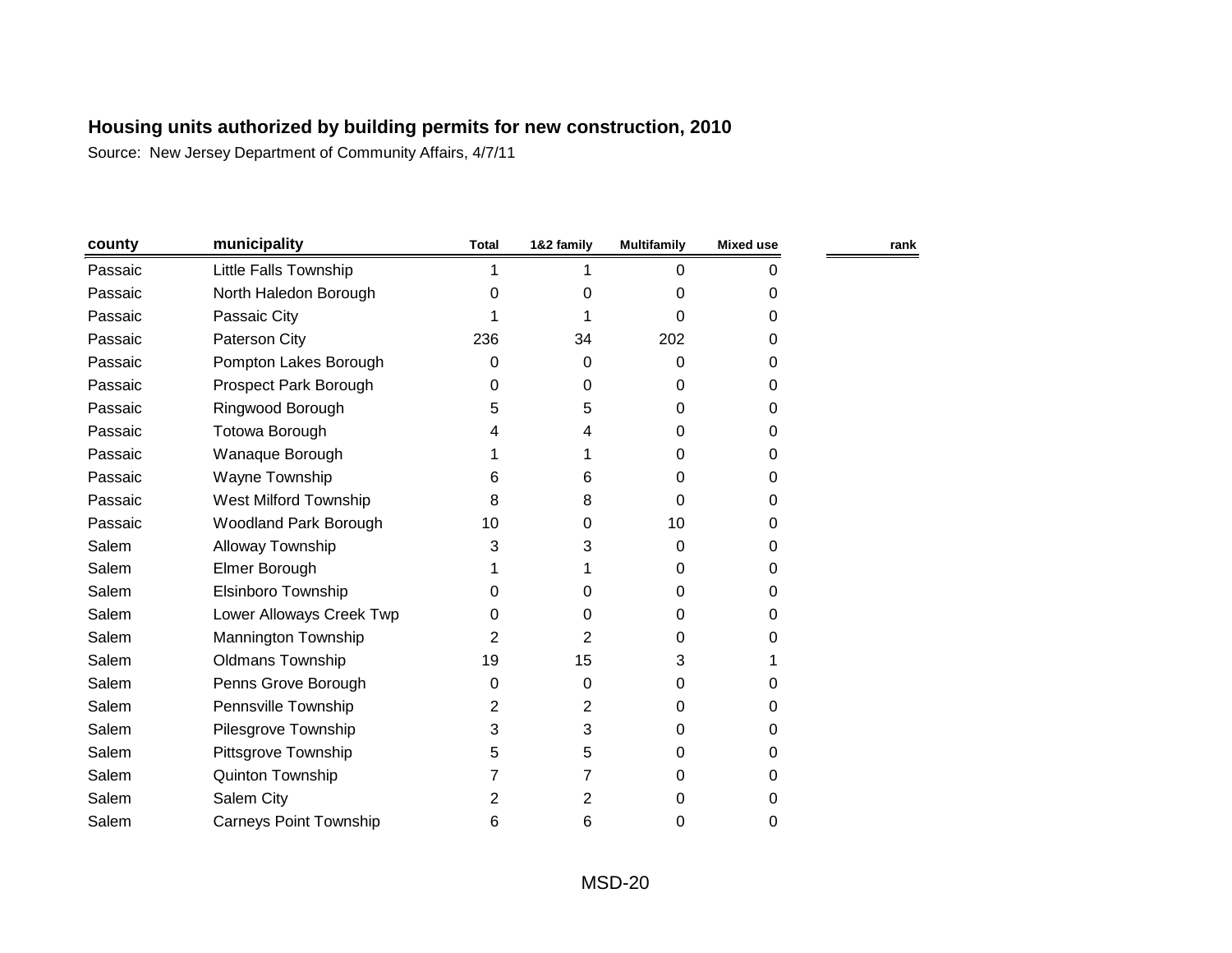| county        | municipality                     | <b>Total</b> | 1&2 family | <b>Multifamily</b> | Mixed use | rank |
|---------------|----------------------------------|--------------|------------|--------------------|-----------|------|
| Salem         | <b>Upper Pittsgrove Township</b> | 11           | 11         | 0                  | 0         |      |
| Salem         | Woodstown Borough                | $\Omega$     | 0          | 0                  | 0         |      |
| Somerset      | <b>Bedminster Township</b>       |              |            | 0                  | 0         |      |
| Somerset      | <b>Bernards Township</b>         | 16           | 16         | 0                  | 0         |      |
| Somerset      | Bernardsville Borough            | 4            | 4          | 0                  | 0         |      |
| Somerset      | Bound Brook Borough              | 5            | 5          | 0                  | 0         |      |
| Somerset      | <b>Branchburg Township</b>       | 4            | 4          | 0                  | 0         |      |
| Somerset      | <b>Bridgewater Township</b>      | 19           | 19         | 0                  | 0         |      |
| Somerset      | Far Hills Borough                | 0            | 0          | 0                  | 0         |      |
| Somerset      | Franklin Township                | 299          | 153        | 146                | 0         |      |
| Somerset      | Green Brook Township             | 1            |            | 0                  | 0         |      |
| Somerset      | Hillsborough Township            | 84           | 84         | 0                  | 0         |      |
| Somerset      | Manville Borough                 | 9            | 9          | 0                  | 0         |      |
| Somerset      | Millstone Borough                | 0            | 0          | 0                  | 0         |      |
| Somerset      | Montgomery Township              | 33           | 33         | 0                  | 0         |      |
| Somerset      | North Plainfield Borough         | 4            | 4          | 0                  | 0         |      |
| Somerset      | Peapack-Gladstone Boro           | 2            | 2          | 0                  | 0         |      |
| Somerset      | Raritan Borough                  | 0            | 0          | 0                  | 0         |      |
| Somerset      | Rocky Hill Borough               | 0            | 0          | 0                  | 0         |      |
| Somerset      | Somerville Borough               |              |            | 0                  | 0         |      |
| Somerset      | South Bound Brook Boro           | 0            | $\Omega$   | 0                  | 0         |      |
| Somerset      | Warren Township                  | 87           | 51         | 35                 |           |      |
| Somerset      | Watchung Borough                 | 5            | 5          | 0                  | 0         |      |
| <b>Sussex</b> | Andover Borough                  |              | 0          | 0                  |           |      |
| <b>Sussex</b> | <b>Andover Township</b>          | 0            | 0          | 0                  | 0         |      |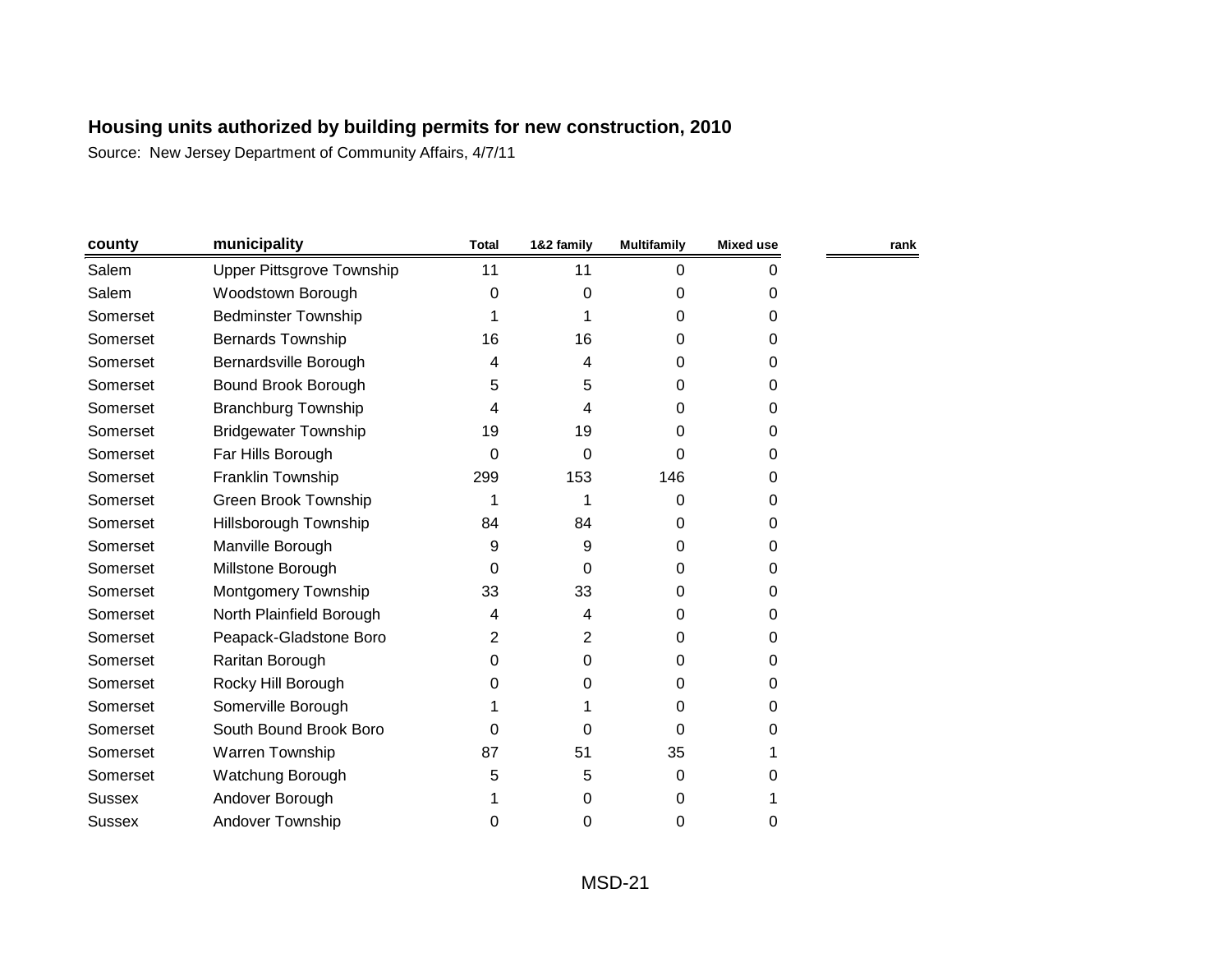| county        | municipality               | <b>Total</b> | 1&2 family | <b>Multifamily</b> | <b>Mixed use</b> | rank |
|---------------|----------------------------|--------------|------------|--------------------|------------------|------|
| <b>Sussex</b> | Branchville Borough        | 0            | 0          | 0                  | 0                |      |
| <b>Sussex</b> | Byram Township             | 8            | 8          | 0                  | 0                |      |
| <b>Sussex</b> | Frankford Township         | 10           | 10         | 0                  | 0                |      |
| <b>Sussex</b> | Franklin Borough           |              |            | 0                  | 0                |      |
| <b>Sussex</b> | Fredon Township            | 0            | 0          | 0                  | 0                |      |
| <b>Sussex</b> | Green Township             |              |            | 0                  | 0                |      |
| <b>Sussex</b> | Hamburg Borough            | 0            | 0          | 0                  | 0                |      |
| <b>Sussex</b> | Hampton Township           | 4            | 4          | 0                  | 0                |      |
| <b>Sussex</b> | Hardyston Township         | 9            | 9          | 0                  | 0                |      |
| <b>Sussex</b> | <b>Hopatcong Borough</b>   | 6            | 6          | 0                  | 0                |      |
| <b>Sussex</b> | Lafayette Township         |              |            | 0                  | 0                |      |
| <b>Sussex</b> | Montague Township          |              |            | 0                  | 0                |      |
| <b>Sussex</b> | Newton Town                | 0            | 0          | 0                  | 0                |      |
| <b>Sussex</b> | Ogdensburg Borough         | 0            | O          | 0                  | 0                |      |
| <b>Sussex</b> | Sandyston Township         |              |            | 0                  | 0                |      |
| <b>Sussex</b> | Sparta Township            | 35           | 35         | 0                  | 0                |      |
| <b>Sussex</b> | Stanhope Borough           | 0            | 0          | 0                  | 0                |      |
| <b>Sussex</b> | <b>Stillwater Township</b> | 0            | 0          | 0                  | 0                |      |
| <b>Sussex</b> | Sussex Borough             | 0            | 0          | 0                  | 0                |      |
| <b>Sussex</b> | Vernon Township            | 5            | 5          | 0                  | 0                |      |
| <b>Sussex</b> | <b>Walpack Township</b>    | 0            | 0          | 0                  | 0                |      |
| <b>Sussex</b> | Wantage Township           | 9            | 9          | 0                  | 0                |      |
| Union         | Berkeley Heights Township  | 8            | 8          | 0                  | 0                |      |
| Union         | <b>Clark Township</b>      |              | 4          | 0                  | 0                |      |
| Union         | <b>Cranford Township</b>   | 6            | 6          | 0                  | 0                |      |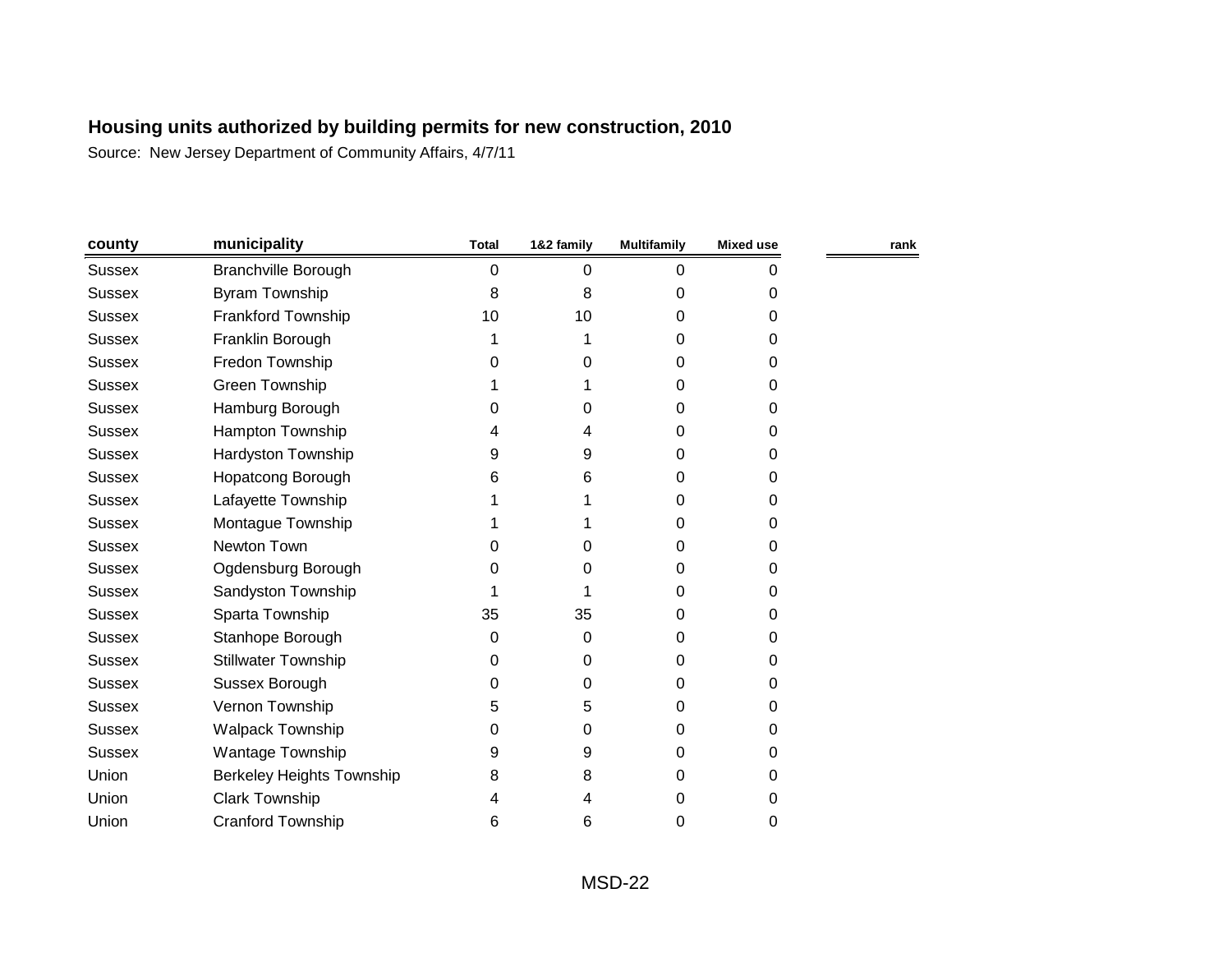| county | municipality               | <b>Total</b> | 1&2 family | <b>Multifamily</b> | <b>Mixed use</b> | rank |
|--------|----------------------------|--------------|------------|--------------------|------------------|------|
| Union  | <b>Elizabeth City</b>      | 180          | 44         | 134                | 2                |      |
| Union  | Fanwood Borough            | 8            | 8          | 0                  | 0                |      |
| Union  | Garwood Borough            | 0            | 0          | 0                  | $\Omega$         |      |
| Union  | Hillside Township          | 5            | 5          | 0                  | $\Omega$         |      |
| Union  | Kenilworth Borough         | 5            | 5          | 0                  | 0                |      |
| Union  | Linden City                | 13           | 7          | 6                  | 0                |      |
| Union  | Mountainside Borough       | 3            | 3          | 0                  | 0                |      |
| Union  | New Providence Borough     | 2            | 2          | 0                  | 0                |      |
| Union  | <b>Plainfield City</b>     | 2            | 2          | 0                  | 0                |      |
| Union  | Rahway City                | 4            | 4          | 0                  | 0                |      |
| Union  | Roselle Borough            | 2            | 2          | 0                  | 0                |      |
| Union  | Roselle Park Borough       | 3            | 3          | 0                  | 0                |      |
| Union  | Scotch Plains Township     | 19           | 18         | 0                  |                  |      |
| Union  | Springfield Township       | 201          | 144        | 57                 | 0                |      |
| Union  | <b>Summit City</b>         | 38           | 7          | 31                 | 0                |      |
| Union  | Union Township             | 3            | 3          | 0                  | 0                |      |
| Union  | <b>Westfield Town</b>      | 23           | 23         | 0                  | 0                |      |
| Union  | Winfield Township          | $\Omega$     | $\Omega$   | 0                  | 0                |      |
| Warren | <b>Allamuchy Township</b>  | 60           | 60         | 0                  | 0                |      |
| Warren | Alpha Borough              | 0            | 0          | 0                  | $\Omega$         |      |
| Warren | <b>Belvidere Town</b>      | 0            | 0          | 0                  | 0                |      |
| Warren | <b>Blairstown Township</b> |              |            | 0                  | $\Omega$         |      |
| Warren | Franklin Township          | 2            | 2          | 0                  | 0                |      |
| Warren | Frelinghuysen Township     |              |            | 0                  | 0                |      |
| Warren | <b>Greenwich Township</b>  | 0            | 0          | 0                  | 0                |      |